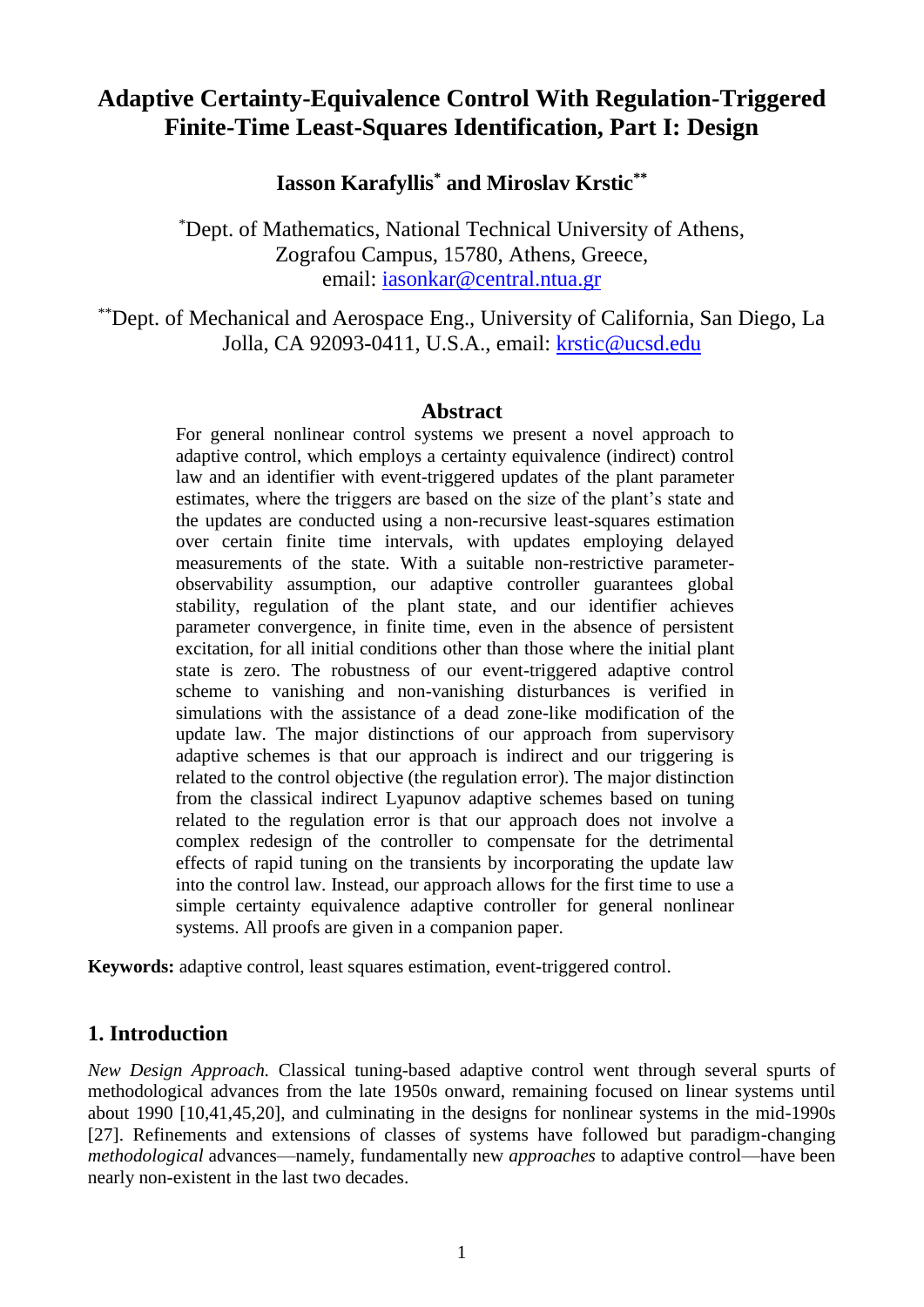With this paper we introduce a design approach that is new at a methodological level. In the previous Lyapunov-based and modular (estimation-based) approaches to adaptive control, either the certainty equivalence approach is abandoned by designing complex and interdependent controllers and parameter estimators [27,28,30] or the disturbing effect of parameter estimation is counteracted by slowing down the estimation [10,41,45,20] or through controller strengthening [27,29,31]. In our new design paradigm we employ unconventional *regulation-triggered* identifiers that allow us to use simple certainty equivalence controllers without imposing growth conditions on nonlinearities and without normalizing/slowing adaptation. Crucial to our design are three ideas: (2.1) employing piecewise-constant parameter estimates in the controller between the event-based triggers for the identifier, which eliminates the worry about the disturbing effect of rapidly changing estimates between the estimate switches, (2.2) employing finite-time (dead-beat) parameter identifiers, which eliminate the problems caused by long-lasting large parameter estimation errors, and (3.1) using regulation error to trigger the parameter estimate switches, rather than estimation error-based triggers, which makes the parameter updating rate as rapid as necessary to prevent instability regardless of the growth rates of the plant's nonlinearities.

 A fourth feature of our approach, which is not essential but is valuable, is that our finite-time identifier design is based on a least-squares (LS) approach, enabling a balanced convergence rate across the entries of the parameter estimation vector, which is the principal advantage of LS over all other estimator approaches. In other approaches (gradient, Lyapunov, etc) it is impossible to guarantee a priori a balanced convergence because the excitation levels for individual columns of the regressor matrix are not known a priori.

*Existing Adaptive Control Approaches.* To understand the merits (or shortfalls) of any adaptive control design claimed to be methodologically novel, it is crucial to understand the categorizations of adaptive control approaches. Classical and comprehensive references such as [43,28,20] are helpful for this purpose.

 First, adaptive controllers can be categorized into indirect (updating plant parameters) and direct (updating controller parameters). The indirect approaches have the advantages of not requiring overparameterization, being more readily applicable to nonlinear systems, and yielding estimates of physical parameters, whereas the direct approaches avoid the on-line solution of "design equations" (such as Bezout, Riccati, etc.).

 Second, adaptive controllers are categorized into certainty equivalence (CE) controllers, namely those designed for the "known parameter'' situation, and those that are not of the CE type.

 Third, non-CE adaptive controllers generally come in two classes. One class explicitly incorporates the functional form of the parameter update law, in order to compensate the rapidly time varying character of the parameter estimates (such adaptive controllers are usually designed using complete Lyapunov functions and are referred to as "Lyapunov-based" [27,30]). The other class allows off-the-shelf gradient and LS parameter estimators and does not incorporate the update law into the control law but, in order to compensate for the disturbing effects of the parameter estimation error and its rate of variation, which affects the validity of the control law, employs strengthening of the control law against such disturbances in some form of nonlinear damping (such adaptive controllers are referred to as "modular" [29,31] because the controller and the parameter estimator are designed and analyzed separately, or "estimation-based" [43] because the estimator is not based on the regulation or stabilization objective but merely on the control-unrelated objective of estimating the parameters).

 All the above approaches to adaptive control are developed for general parabolic Partial Differential Equations in one spatial dimension in the book [46], following the systematization laid out in Chapter 7 of that book.

*Event-Triggered Control.* In our approach we employ event-triggered identifiers. Event-triggered control has attracted considerable attention within the control systems community. Indeed, eventtriggered control has provided solutions for difficult control problems that involve sampling, quantized measurements, output-feedback control, distributed networked control and decentralized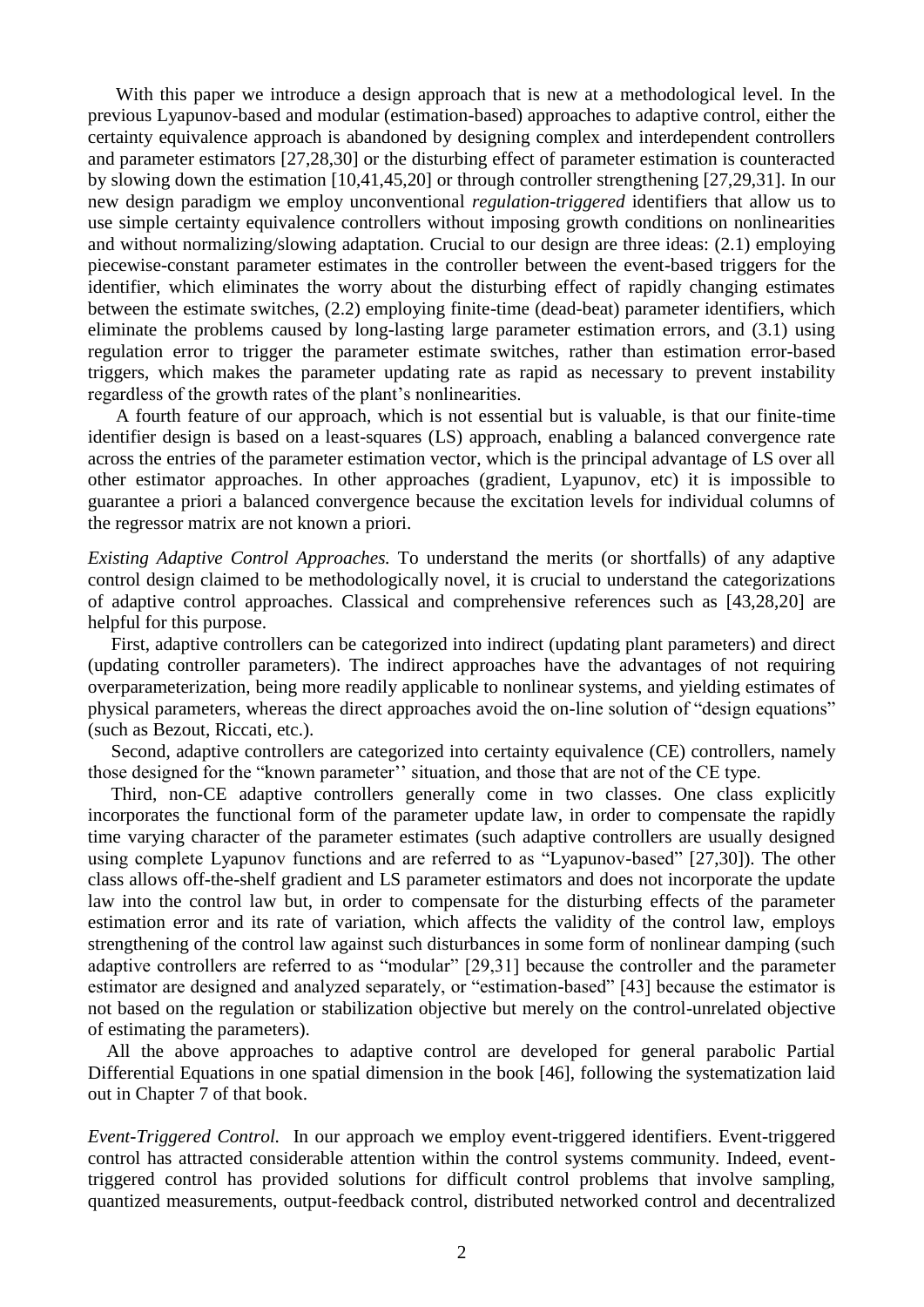control; see [3,5,6,8,9,11,13,14,15,32,33,34,48,49,51,52,53,56]. In all the cases, the system under event-triggered control becomes a hybrid dynamical system.

*Supervisory Approach to Adaptive Control.* Event-triggered forms of adaptive control have existed for over two decades now. There exist direct *adaptive* control schemes in the literature with guaranteed convergence properties for the closed-loop system. Direct adaptive control approaches for linear systems have been proposed in [35,36,37,38]: the proposed schemes either employ eventtriggering or sampled-data techniques. Direct adaptive control design methodologies with logicbased switching for linear and nonlinear control systems have been developed in [16,17,18,19,39,40] (see also the references therein): the proposed supervisory adaptive control schemes employ multi-model based estimators of the performance of the "current" controller in conjunction with hierarchical hysteresis switching logic (which is the event-triggered element in the design). This approach is akin to *estimation error-triggered* controller scheduling (in a *direct* adaptive setting), as opposed to our *regulation-triggered* identification (in an *indirect* setting). We estimate the plant's unknown parameters with a dead-beat, least-squares identifier with delays, which allows us to derive (constructively) appropriate KL estimates and employ a simple, single CE control law. Moreover, we are able to guarantee convergence of the parameters estimates in a *prespecified* time horizon. The advantage of logic-based switching [16,17,18,19] is that it can also deal with systems with disturbances while the results of the present paper are for undisturbed systems.

 The robustness of our event-triggered adaptive control approach with respect to vanishing and non-vanishing perturbation is tested by means of a simulation study (see Section 7) and its performance is compared with the achieved performance of conventional adaptive controllers (designed by means of methodologies provided in [20,28]). The results show that the robustness properties of our regulation-triggered adaptive controller are comparable to the robustness properties of the closed-loop system with the nominal controller and known parameter values.

*Least-Squares Identifiers in Adaptive Control.* Least-squares (LS) identification is attractive because of the ability of the Riccati equation to adjust the adaptation gain in real time to the actual signal content of the regressor matrix so that all the channels of the parameter estimation vector evolve at comparable speed, rather than at vastly different time scale (with the slowest one being dominant). Recent advances and applications in LS-based adaptive control are [4,26,42,54,55]. However, in most LS adaptive control methods the parameter convergence is not guaranteed without persistency of excitation (PE), which is seldom verifiable a priori. A different LS estimator, which uses a hybrid dead-beat observer with delays was proposed in [21,23]. The estimator in [21] does not require PE but only the weaker assumption of strong observability and was shown to be robust with respect to measurement noise.

*Our Approach and Contribution of the Paper.* Our adaptive control approach uses the idea of estimating the unknown parameters by means of a *dead-beat* identifier in conjunction with a certainty equivalence controller. As a result, the closed-loop convergence properties ultimately become (after finite time) those of the nominal (known-parameter) controller. To this end, we use the hybrid dead-beat observer proposed in [21] (but slightly modified). The rate of adaptation is determined by a scheme triggered by the regulation error: when things "do not go well" (with the plant's state), the adaptation is accelerated. It is in this manner that the finite escape phenomenon is avoided. Furthermore, all excitation assumptions used in adaptive control literature are replaced by an appropriate observability assumption (see Assumption (H3) below). Our parameter-observability assumption can be verified a priori (see Section 5 as well as the companion paper [24]).

 Dead-beat identifiers were first proposed in [1,2,12]. They require a PE assumption and are not of an LS type. The identifiers in in [1,2,12] could conceivably used with our regulation-triggered approach and CE control, but we do not prove such a result here.

*Organization of the Paper.* Section 2 is devoted to the formulation of the problem and the presentation of the assumptions under which the adaptive regulator is constructed. Section 3 provides the detailed description of the event-triggered identifier and the adaptive controller. The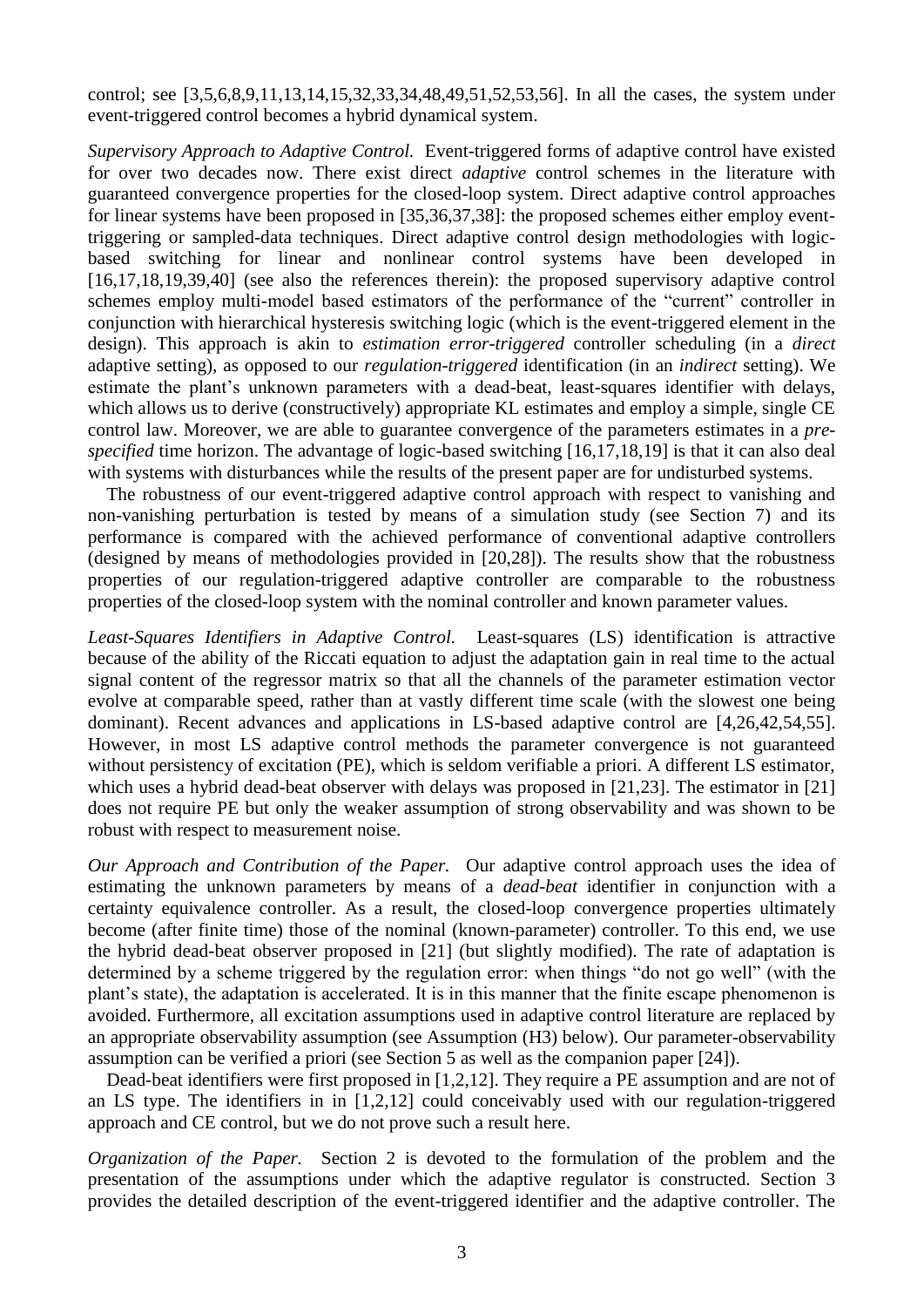main results of the present work are given in Section 4 (Theorem 4.1, Theorem 4.2 and Theorem 4.3 and Corollary 4.4). Section 5 provides a simple nonlinear example that illustrates the design of the adaptive controller as well as the verification of all assumptions. Section 6 contains a numerical robustness study of the proposed approach. The adaptive scheme is compared with conventional adaptive controllers and its robustness with respect to vanishing and non-vanishing perturbations is studied. Finally, the concluding remarks are provided in Section 7.

 All proofs of the main results are given in a companion paper [24]. The companion paper provides also a convenient algorithmic way of checking the parameter-observability assumption (H3) for a certain class of nonlinear control systems.

#### *Notation.*

- \* For a vector  $x \in \mathbb{R}^n$  we denote by |x| its usual Euclidean norm, by x' its transpose. For a real matrix  $A \in \mathbb{R}^{n \times m}$ ,  $A' \in \mathbb{R}^{m \times n}$  denotes its transpose and  $|A| := \sup\{|Ax| : x \in \mathbb{R}^n |, |x| = 1\}$  is its induced norm. For a square matrix  $A \in \mathbb{R}^{n \times n}$ , det(*A*) denotes its determinant.
- $\ast$   $\mathcal{R}_+$  denotes the set of non-negative real numbers.  $Z_+$  denotes the set of non-negative integers.
- We say that a function  $V: \mathbb{R}^n \to \mathbb{R}_+$  is positive definite if  $V(x) > 0$  for all  $x \neq 0$  and  $V(0) = 0$ . We say that a continuous function  $V : \mathbb{R}^n \to \mathbb{R}_+$  is radially unbounded if the following property holds: "for every  $M > 0$  the set  $\{x \in \mathbb{R}^n : V(x) \le M\}$  is compact".
- \* By *K* we denote the class of strictly increasing continuous functions  $a : \mathbb{R}_+ \to \mathbb{R}_+$  with  $a(0) = 0$ . By  $K_{\infty}$  we denote the class of strictly increasing continuous functions  $a : \mathbb{R}_+ \to \mathbb{R}_+$  with  $a(0) = 0$ and  $\lim_{s\to\infty} a(s) = +\infty$ . By KL we denote the set of all continuous functions  $\sigma = \sigma(s,t): \Re_+ \times \Re_+ \to \Re_+$ with the properties: (i) for each  $t \ge 0$  the mapping  $\sigma(\cdot,t)$  is of class K; (ii) for each  $s \ge 0$ , the mapping  $\sigma(s, \cdot)$  is non-increasing with  $\lim_{t \to \infty} \sigma(s, t) = 0$ .

All stability notions used in this paper are the standard stability notions for time-invariant systems (see [25]).

### **2. Problem Formulation**

Consider the system

$$
\begin{aligned}\n\dot{x} &= f(x, u) + g(x, u)\theta \\
x \in \mathfrak{R}^n, u \in \mathfrak{R}^m, \theta \in \mathfrak{R}^l\n\end{aligned} \tag{2.1}
$$

where  $f: \mathbb{R}^n \times \mathbb{R}^m \to \mathbb{R}^n$ ,  $g: \mathbb{R}^n \times \mathbb{R}^m \to \mathbb{R}^{n \times l}$  are smooth mappings with  $f(0,0) = 0$ ,  $g(0,0) = 0$  and  $\theta \in \mathbb{R}^l$  is a vector of constant but unknown parameters.

We suppose that there exist a smooth mapping  $k: \mathbb{R}^l \times \mathbb{R}^n \to \mathbb{R}^m$  with  $k(\theta,0) = 0$  for all  $\theta \in \mathbb{R}^l$ , two families of continuous, positive definite and radially unbounded functions  $V_{\theta}, Q_{\theta} : \mathbb{R}^n \to \mathbb{R}$ . parameterized by  $\theta \in \mathbb{R}^l$  with the mappings  $\mathbb{R}^l \times \mathbb{R}^n \ni (\theta, x) \to Q_\theta(x)$ ,  $\mathbb{R}^l \times \mathbb{R}^n \ni (\theta, x) \to V_\theta(x)$  being continuous and such that the following assumptions hold.

**(H1)** *For each*  $\theta \in \mathbb{R}^l$ ,  $0 \in \mathbb{R}^n$  is Globally Asymptotically Stable (GAS) for the closed-loop system  $\dot{x} = f(x, k(\theta, x)) + g(x, k(\theta, x))\theta$  (2.2) *Moreover, for every*  $\theta \in \mathbb{R}^l$ ,  $x_0 \in \mathbb{R}^n$  the solution  $x(t) \in \mathbb{R}^n$  of (2.2) with initial condition  $x(0) = x_0$ *satisfies the inequality*  $V_{\theta}(x(t)) \leq Q_{\theta}(x_0)$  *for all t* ≥ 0.

**(H2)** For every non-empty, compact set  $\Theta \subset \mathbb{R}^l$ , the following property holds: "for every  $M \geq 0$ *there exists*  $R > 0$  *such that the implication*  $V_{\theta}(x) \leq M$ ,  $\theta \in \Theta \Rightarrow |x| \leq R$  *holds*".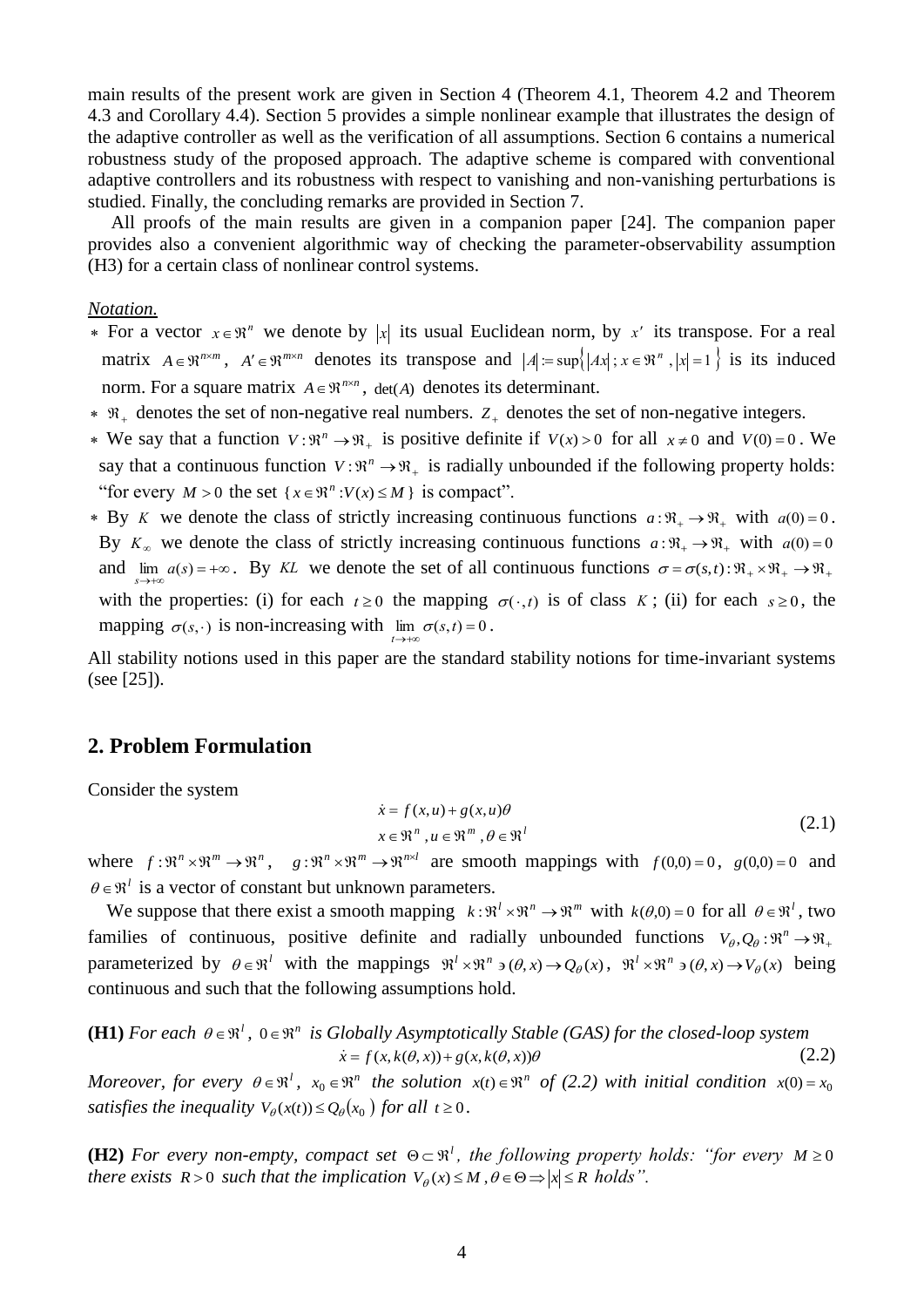Assumption (H1) is a standard stabilizability assumption (necessary for all possible adaptive control design methodologies). For nonlinear systems, the design of a globally stabilizing state feedback law  $u = k(\theta, x)$  is usually performed with the use of a Control Lyapunov Function (CLF, see [7,22,28,47] and references therein). In such cases, the CLF itself can be selected to be equal to both positive definite and radially unbounded functions  $V_{\theta}, Q_{\theta} : \mathbb{R}^n \to \mathbb{R}_+$ . In general, the Lyapunov function for system (2.2) (guaranteed to exist) can be selected to be equal to both positive definite and radially unbounded functions  $V_{\theta}, Q_{\theta} : \mathbb{R}^n \to \mathbb{R}_+$ . However, crude estimates may also be used for the selection of the functions  $V_{\theta}, Q_{\theta} : \mathbb{R}^n \to \mathbb{R}_+$ . For example, if for every  $\theta \in \mathbb{R}^l$   $0 \in \mathbb{R}^n$  is Globally Exponentially Stable for (2.2), then there exists a family of constants  $M_{\theta}$ ,  $\omega_{\theta} > 0$  parameterized by  $\theta \in \mathbb{R}^l$ , such that for every  $\theta \in \mathbb{R}^l$ ,  $x_0 \in \mathbb{R}^n$  the solution of the closed-loop system (2.2) with initial conditions  $x(0) = x_0$  satisfies the estimate  $|x(t)| \le M_\theta \exp(-\omega_\theta t)|x_0|$  for all  $t \ge 0$ . In such cases, we may select  $V_{\theta}(x) = |x|$  and  $Q_{\theta}(x) = M_{\theta}|x|$ , or  $V_{\theta}(x) = |x|^2$  and  $Q_{\theta}(x) = M_{\theta}^2 |x|^2$ . Assumption (H2) is a technical assumption, which requires a "uniform" coercivity property for  $V_\theta$  on compact sets of  $\mathbb{R}^l$ .

In order to be able to estimate the vector of constant but unknown parameters  $\theta \in \mathbb{R}^l$ , we need an additional technical assumption.

**(H3)** *There exists a positive integer N such that the following implication holds:*

"*If there exist times*  $0 = \tau_0 < \tau_1 < ... < \tau_N$ , vectors  $\theta, d_0, ..., d_N \in \mathbb{R}^l$  with  $d_i \neq 0$  for  $i = 0,...,N$  and a  $right$  differentiable mapping  $x \in C^{0}([0, \tau_N]; \mathbb{R}^n) \cap C^{1}([0, \tau_N] \setminus {\{\tau_0, ..., \tau_N\}}; \mathbb{R}^n)$  satisfying  $\dot{x}(t) = f(x(t), k(\theta + d_i, x(t))) + g(x(t), k(\theta + d_i, x(t)))\theta$  for  $t \in [\tau_i, \tau_{i+1}), i = 0,..., N-1, g(x(t), k(\theta + d_j, x(t)))d_{i+1} = 0$  for *all*  $t \in [\tau_j, \tau_{j+1}], i = 0,...,N-1, j = 0,...,i, then x(t) = 0 for all t \in [0, \tau_N].$ "

Assumption (H3) is an observability assumption for the closed-loop system (2.1) with  $u = k(\hat{\theta}, x)$ , which guarantees that the only solution for which the vector of constant but unknown parameters  $\theta \in \mathbb{R}^l$  cannot be estimated is the zero solution. Assumption (H3) replaces the well-known "persistency of excitation" condition that is used in many cases for the design of adaptive control schemes. One of the advantages of assumption (H3) is that it can be verified a priori without additional assumptions: this feature is illustrated in the examples that follow.

#### **3. Event-Triggered Identifier for a Certainty-Equivalence Adaptive Controller**

In this section we gradually introduce the adaptive control law. The reader interested in a quick access to the adaptive controller may immediately refer to  $(3.1)$ ,  $(3.2)$ ,  $(3.4)$ ,  $(3.5)$ ,  $(3.10)$ ,  $(3.15)$  and then resume reading the rest of this section for explanations.

 The control action in the interval between two consecutive events is governed by the nominal feedback  $u = k(\theta, x)$  with the unknown  $\theta \in \mathbb{R}^l$  replaced by its estimate  $\hat{\theta}$  at the beginning of the interval. Moreover, the estimate  $\hat{\theta}$  of the unknown  $\theta \in \mathbb{R}^l$  is kept constant between two consecutive events. In other words, we have

$$
u(t) = k\left(\hat{\theta}(\tau_i), x(t)\right) , \quad t \in [\tau_i, \tau_{i+1}), i \in Z_+
$$
  
\n
$$
\hat{\theta}(t) = \hat{\theta}(\tau_i) , \quad t \in [\tau_i, \tau_{i+1}), i \in Z_+
$$
\n(3.1)

where  $\{\tau_i \geq 0\}_{i=1}^{\infty}$  $\{\tau_i \geq 0\}_{i=0}^{\infty}$  is the sequence of times of the events that satisfies

$$
\tau_{i+1} = \min(\tau_i + T, r_i) \quad , \quad i \in Z_+ \n\tau_0 = 0
$$
\n(3.2)

where  $T > 0$  is a positive constant (one of the tunable parameters of the proposed scheme) and  $r_i > \tau_i$  is a time instant determined by the event trigger.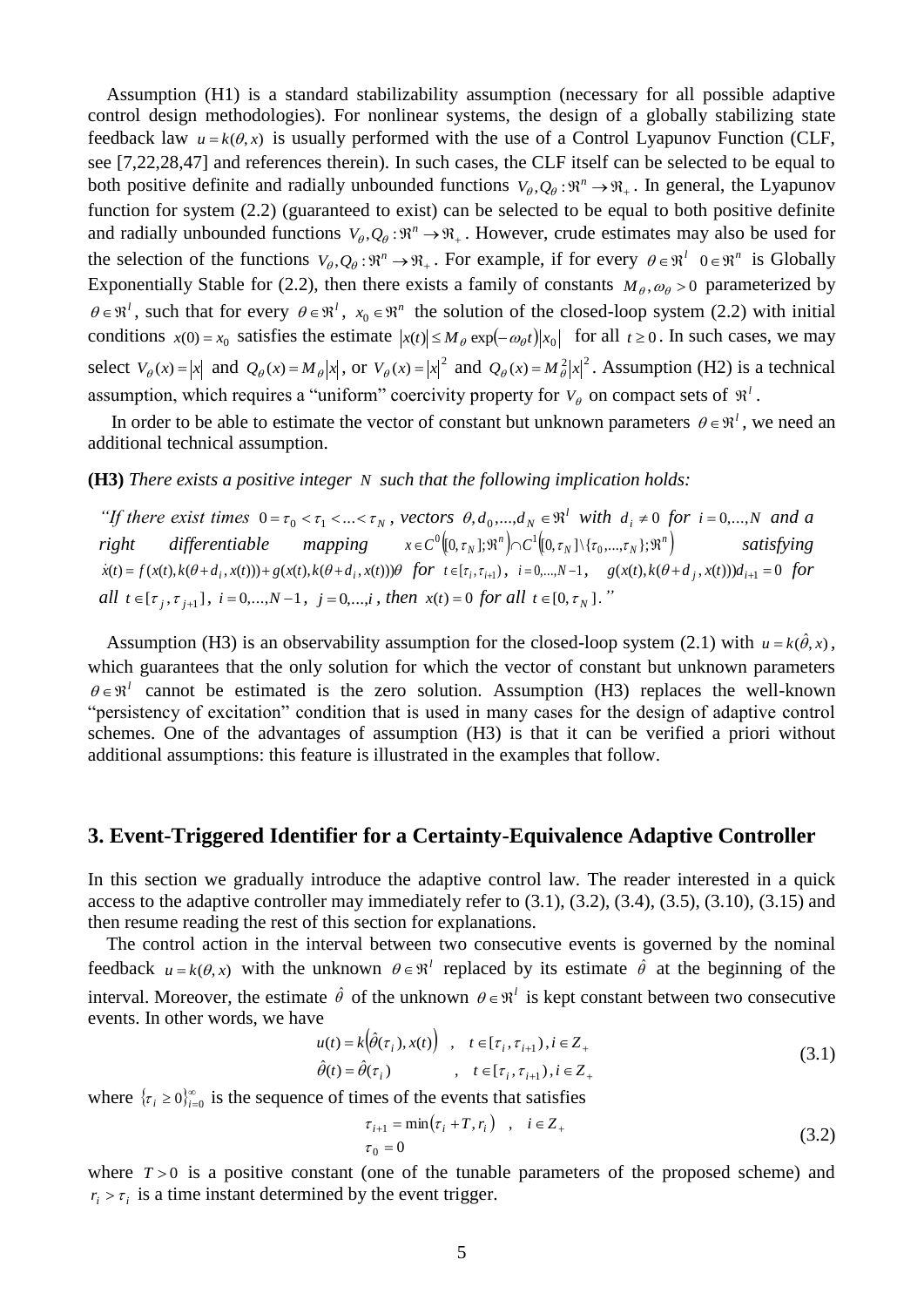Let  $a:\mathbb{R}^n\to\mathbb{R}_+$  be a continuous, positive definite function (again, one of the tunable parameters of the proposed scheme). The event trigger sets  $r_i > \tau_i$  to be the smallest value of time  $t > \tau_i$  for which

$$
V_{\hat{\theta}(\tau_i)}(x(t)) = Q_{\hat{\theta}(\tau_i)}(x(\tau_i)) + a(x(\tau_i))
$$
\n(3.3)

where  $x(t)$  denotes the solution of (2.1) with  $u(t) = k(\hat{\theta}(\tau_i), x(t))$ . For the case that a time  $t > \tau_i$ satisfying (3.3) does not exist, we set  $r_i = +\infty$ . For the case  $x(\tau_i) = 0$  (and thus  $a(x(\tau_i)) = 0$ ) we set  $r_i := T$ .

Formally, the event trigger is described by the equations:

$$
r_i := \inf \left\{ t > \tau_i : V_{\hat{\theta}(\tau_i)}(x(t)) = Q_{\hat{\theta}(\tau_i)}(x(\tau_i)) + a(x(\tau_i)) \right\}, \text{ for } x(\tau_i) \neq 0 \tag{3.4}
$$

$$
r_i := T, \text{ for } x(\tau_i) = 0 \tag{3.5}
$$

The description of the event-triggered adaptive control scheme is completed by the parameter update law, which will be activated at the times of the events.

In order to estimate the unknown vector  $\theta \in \mathbb{R}^l$ , we notice that (by virtue of (2.1)) for every  $t, \sigma \geq 0$  the following equation holds:

$$
x(t) - x(\sigma) = \int_{\sigma}^{t} f(x(s), u(s))ds + \left(\int_{\sigma}^{t} g(x(s), u(s))ds\right)\theta
$$
\n(3.6)

Let  $\tilde{N} > N$  be an (arbitrary; the last of the tunable parameters of the proposed scheme) positive integer that satisfies  $\tilde{N} > N$ , where  $N > 0$  is the positive integer involved in Assumption (H3). Define for every  $i \in Z_+$  the function  $h_i : \mathbb{R}^l \to \mathbb{R}_+$  by the formula

$$
h_i(\mathcal{G}) \coloneqq \int_{\mu_{i+1}}^{\tau_{i+1}} \int_{\mu_{i+1}}^{\tau_{i+1}} |p(t,\sigma) - q(t,\sigma)\mathcal{G}|^2 d\sigma dt \qquad (3.7)
$$

where

$$
p(t,\sigma) \coloneqq x(t) - x(\sigma) - \int_{\sigma}^{t} f(x(s),u(s))ds
$$
\n(3.8)

$$
q(t,\sigma) := \int_{\sigma}^{t} g(x(s),u(s))ds
$$
\n(3.9)

$$
\mu_{i+1} := \min\Big\{\tau_j : j \in \{0, \dots, i\}, \tau_j \ge \tau_{i+1} - \tilde{N}T\Big\}.
$$
\n(3.10)

It follows from (3.6) and (3.7) that for every  $i \in Z_+$  the function  $h_i(\mathcal{G})$  has a global minimum at  $\theta = \theta$  with  $h_i(\theta) = 0$ . Consequently, we get from Fermat's theorem that the following equation holds:

$$
Z(\tau_{i+1}, \mu_{i+1}) = G(\tau_{i+1}, \mu_{i+1})\theta \tag{3.11}
$$

where

$$
G(\tau_{i+1}, \mu_{i+1}) = \int_{\mu_{i+1}}^{\tau_{i+1}} \int_{\mu_{i+1}}^{\tau_{i+1}} q'(t, \sigma) q(t, \sigma) d\sigma dt
$$
  

$$
Z(\tau_{i+1}, \mu_{i+1}) = \int_{\mu_{i+1}}^{\tau_{i+1}} \int_{\mu_{i+1}}^{\tau_{i+1}} q'(t, \sigma) p(t, \sigma) d\sigma dt
$$
 (3.12)

It should be noticed that the matrix  $G(\tau_{i+1}, \mu_{i+1}) \in \mathbb{R}^{N}$  is symmetric and positive semi-definite. Consequently, if  $G(\tau_{i+1}, \mu_{i+1}) \in \mathbb{R}^{l \times l}$  is invertible (i.e.,  $\det(G(\tau_{i+1}, \mu_{i+1})) \neq 0$ ) then  $G(\tau_{i+1}, \mu_{i+1}) \in \mathbb{R}^{l \times l}$  is positive definite with  $det(G(\tau_{i+1}, \mu_{i+1})) > 0$  and

$$
\theta = (G(\tau_{i+1}, \mu_{i+1}))^{-1} Z(\tau_{i+1}, \mu_{i+1})
$$
\n(3.13)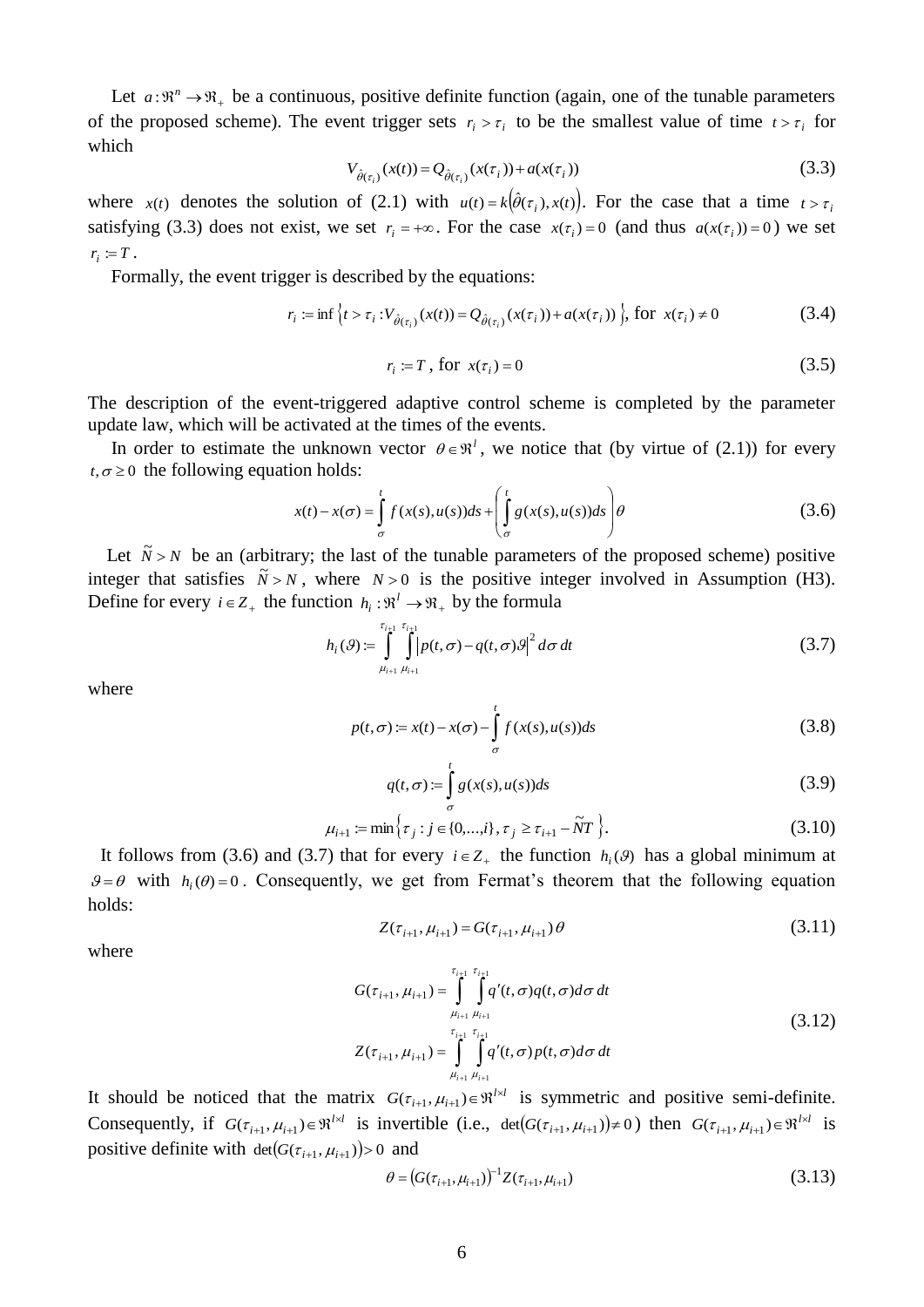Estimate (3.13) is nothing else but the least squares estimate of the unknown vector  $\theta \in \mathbb{R}^l$  on the interval  $[\mu_{i+1}, \tau_{i+1}]$  (and is a modification of the dead-beat observer proposed in [21]). In the general case, the following quadratic optimization problem with linear equality constraints

$$
\min\left\{ \left| \theta - \hat{\theta}(\tau_i) \right|^2 : \theta \in \mathfrak{R}^l, Z(\tau_{i+1}, \mu_{i+1}) = G(\tau_{i+1}, \mu_{i+1}) \mathcal{G} \right\}
$$
\n(3.14)

has a unique solution (which may or may not be equal to  $\theta$  depending on whether det $(G(\tau_{i+1}, \mu_{i+1})) > 0$  or det $(G(\tau_{i+1}, \mu_{i+1})) = 0$ ).

We can therefore define the following parameter update law:

$$
\hat{\theta}(\tau_{i+1}) = \arg\min \left\{ \left| \mathcal{G} - \hat{\theta}(\tau_i) \right|^2 : \mathcal{G} \in \mathfrak{R}^l, Z(\tau_{i+1}, \mu_{i+1}) = G(\tau_{i+1}, \mu_{i+1}) \mathcal{G} \right\}
$$
(3.15)

Equation (3.15) implies that  $\hat{\theta}(\tau_{i+1})$  is the projection of  $\hat{\theta}(\tau_i)$  on the hyperplane in the parameter space  $(\mathbb{R}^l)$  defined by the linear equality constraints  $Z(\tau_{i+1}, \mu_{i+1}) = G(\tau_{i+1}, \mu_{i+1}) \mathcal{G}$ . It should be emphasized that  $\hat{\theta}(\tau_{i+1})$  as given in (3.15) may or may not be dependent on  $\hat{\theta}(\tau_i)$  (depending on the rank of the matrix  $G(\tau_{i+1}, \mu_{i+1}) \in \mathbb{R}^{l \times l}$ ). Moreover, it should also be noticed that the operator involved in (3.15) is not a continuous operator. However, in practice an accurate continuous approximation of the parameter update law (3.15) may be used (for example, by using an appropriate Tikhonov regularization procedure as the replacement of the linear equality constraints  $Z(\tau_{i+1}, \mu_{i+1}) = G(\tau_{i+1}, \mu_{i+1})$ by  $Z(\tau_{i+1}, \mu_{i+1}) = (\eta I + G(\tau_{i+1}, \mu_{i+1}))\mathcal{G}$ , where  $I \in \mathbb{R}^{1 \times l}$  denotes the unit matrix and  $\eta > 0$  is a small constant; see [50]).

**Remark 3.1:** It is important to notice that the parameter update law given by (3.15) can be implemented by a set of additional ODEs. Indeed, an implementation of the parameter update law  $(3.15)$  is given by the following  $(2n+l)(1+l)$  ODEs

$$
\begin{aligned}\n\dot{z} &= f(x, u) , z \in \mathbb{R}^n \\
\dot{w} &= x - z , w \in \mathbb{R}^n \\
\dot{B} &= g(x, u) , B \in \mathbb{R}^{n \times l} \\
\dot{\varphi} &= B'(x - z) , \varphi \in \mathbb{R}^l \\
\dot{Q} &= B , Q \in \mathbb{R}^{n \times l} \\
\dot{R} &= B'B , R \in \mathbb{R}^{|\times l} \\
\end{aligned}
$$
\n(3.16)

with initial conditions  $z(0) = w(0) = 0$ ,  $B(0) = Q(0) = 0$ ,  $\varphi(0) = 0$ ,  $R(0) = 0$ . The parameter update law  $(3.15)$  is given by  $(3.15)$ , where

$$
Z(\tau_{i+1}, \mu_{i+1}) := (\tau_{i+1} - \mu_{i+1})(\varphi(\tau_{i+1}) - \varphi(\mu_{i+1})) - (Q(\tau_{i+1}) - Q(\mu_{i+1}))'(w(\tau_{i+1}) - w(\mu_{i+1}))
$$
  

$$
G(\tau_{i+1}, \mu_{i+1}) := (\tau_{i+1} - \mu_{i+1})(R(\tau_{i+1}) - R(\mu_{i+1})) - (Q(\tau_{i+1}) - Q(\mu_{i+1}))'(Q(\tau_{i+1}) - Q(\mu_{i+1}))
$$

However, it should be emphasized that in many cases, the structure of the control system (2.1) allows a large reduction of the number of ODEs that are needed for the implementation of the parameter update law given by (3.15).

**Remark 3.2:** A simpler least-squares identifier than (3.15) can be obtained by using the function ֓֓֓֓֓֓֓֓֓׀֪֪֪֪֪֝֝<br>׀  $\ddot{}$  $= |p(t, \mu_{i+1})-q(t, \mu_{i+1})|$  $\frac{1}{2}$   $(1 - 2)$   $(1 - 2)$   $0^2$ 1  $\widetilde{h}_i(g) = \int_{0}^{t_{i+1}} |p(t, \mu_{i+1}) - q(t, \mu_{i+1})|$ *i*  $h_i(\mathcal{G}) \coloneqq \int |p(t, \mu_{i+1}) - q(t, \mu_{i+1}) \mathcal{G}|^2 dt$ τ  $\mu$  $\mathcal{B} = \left( |p(t, \mu_{i+1}) - q(t, \mu_{i+1}) \mathcal{B}|^2 \right) dt$ . In this way, by repeating the same arguments, we end up with the

following parameter update law:

$$
\hat{\theta}(\tau_{i+1}) = \arg\min \left\{ \left| \mathcal{G} - \hat{\theta}(\tau_i) \right|^2 : \mathcal{G} \in \mathfrak{R}^l, \widetilde{Z}(\tau_{i+1}, \mu_{i+1}) = \widetilde{G}(\tau_{i+1}, \mu_{i+1}) \mathcal{G} \right\}
$$
\n(3.17)

where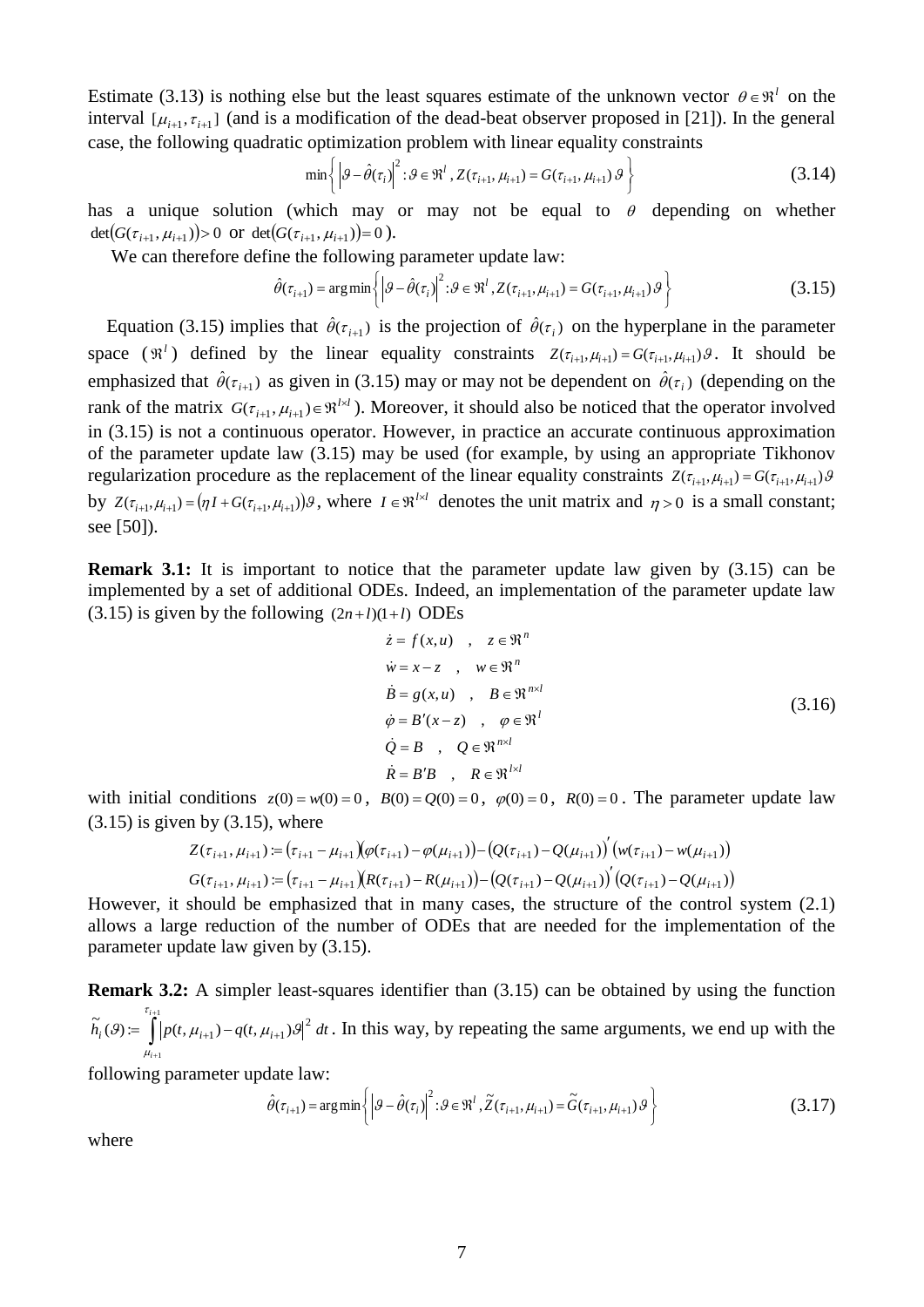$$
\widetilde{G}(\tau_{i+1}, \mu_{i+1}) = \int_{\mu_{i+1}}^{\tau_{i+1}} q'(t, \mu_{i+1}) q(t, \mu_{i+1}) dt
$$
  

$$
\widetilde{Z}(\tau_{i+1}, \mu_{i+1}) = \int_{\mu_{i+1}}^{\tau_{i+1}} q'(t, \mu_{i+1}) p(t, \mu_{i+1}) dt
$$

This is exactly the parameter update law that would be derived by using the dead-beat estimator in [21] without modification. The parameter update law  $(3.17)$  is simpler than the update  $(3.15)$ , since it involves simple integrals instead of double integrals. It can be used without any problem and gives the same results that are presented in the following section. However, there is a big difference between (3.17) and (3.15): (3.17) gives much more weight to the measurement  $x(\mu_{i+1})$  compared to the weight given to measurements in other times, while (3.15) gives equal weight to all measurements. It is therefore expected that (3.17) will work better than (3.15) only in cases where the measurements at the times of the events are to be trusted more than measurements in times between events. In all other cases, where the measurements can be trusted "equally", (3.15) is expected to be more robust than (3.17) with respect to random measurement noise.

#### **4. Statements of Stability Results**

We consider the plant  $(2.1)$  with the controller  $(3.1)$ ,  $(3.2)$ ,  $(3.4)$ ,  $(3.5)$  and the parameter estimator (3.15), (3.10). The first main result guarantees global regulation of x to zero and a deadbeat estimation of the unknown vector  $\theta \in \mathbb{R}^l$  for all non-zero initial conditions.

**Theorem 4.1:** *Consider the control system* (2.1) under assumptions (H1), (H2), (H3). Let  $T > 0$  be a positive constant and let  $a: \mathbb{R}^n \to \mathbb{R}$ , be a continuous, positive definite function. Finally, let  $\tilde{N} > N$ *be a positive integer that satisfies*  $\tilde{N} > N$ , where  $N > 0$  is the positive integer involved in Assumption *(H3). Then there exists a family of KL mappings*  $\tilde{\sigma}_{\theta,\hat{\theta}} \in KL$  *parameterized by*  $\theta \in \mathbb{R}^l$ *,*  $\hat{\theta} \in \mathbb{R}^l$  *such that for every*  $\theta \in \mathbb{R}^l$ ,  $x_0 \in \mathbb{R}^n$ ,  $\hat{\theta}_0 \in \mathbb{R}^l$  the solution of the hybrid closed-loop system (2.1) with (3.1), (3.2), (3.4), (3.5), (3.10), (3.15) and initial conditions  $x(0) = x_0$ ,  $\hat{\theta}(0) = \hat{\theta}_0$  is unique, is defined for all  $t \ge 0$  and satisfies  $|x(t)| \le \tilde{\sigma}_{\theta, \hat{\theta}_0}(|x_0|, t)$  for all  $t \ge 0$ . Moreover, if  $x_0 \ne 0$  then  $\hat{\theta}(t) = \theta$  for all  $t \ge NT$ .

The second main result guarantees local exponential regulation of x to zero under the assumption that the nominal feedback law  $u = k(\theta, x)$  achieves local exponential stabilization.

**Theorem 4.2:** *Consider the control system (2.1) under assumptions (H1), (H2), (H3). Moreover,*  suppose that for each  $\theta \in \mathbb{R}^l$ , there exist constants  $M_\theta$ ,  $\omega_\theta$ ,  $R_\theta > 0$  such that for every  $x_0 \in \mathbb{R}^n$  with  $|x_0| \le R_\theta$  the solution of (2.2) with initial condition  $x(0) = x_0$  satisfies the estimate  $f(x(t) \leq M_\theta \exp(-\omega_\theta t) |x_0|$  for all  $t \geq 0$ ; i.e.,  $0 \in \Re^n$  is Locally Exponentially Stable (LES) for the *closed-loop system (2.2). Furthermore, suppose that for every nonempty, compact set*  $\Theta \subset \mathbb{R}^l$  there *exist constants*  $R > 0$ ,  $K_2 > K_1 > 0$  *such that* 

$$
K_1|x|^2 \le V_\theta(x) \le Q_\theta(x) \le K_2|x|^2,
$$
  
for all  $x \in \mathbb{R}^n, \theta \in \Theta$  with  $|x| \le R$  (4.1)

Let  $T > 0$  be a positive constant and let  $a : \mathbb{R}^n \to \mathbb{R}_+$  be a continuous, positive definite function that *satisfies*  $\sup_{x} \left\{ |x|^{-2} a(x) : x \in \mathbb{R}^n, x \neq 0, |x| \leq \delta \right\}$   $\lt \infty$  for certain  $\delta > 0$ . Finally, let  $\tilde{N} > N$  be a positive *integer that satisfies*  $\tilde{N} > N$ , where  $N > 0$  is the positive integer involved in Assumption (H3). Then there exists a family of constants  $\tilde{M}_{\theta,\hat{\theta}}, \tilde{R}_{\theta,\hat{\theta}} > 0$  parameterized by  $(\theta, \hat{\theta}) \in \mathbb{R}^l \times \mathbb{R}^l$ , such that for every  $\theta \in \mathfrak{R}^l$ ,  $x_0 \in \mathfrak{R}^n$ ,  $\hat{\theta}_0 \in \mathfrak{R}^l$  with  $|x_0| \leq \widetilde{R}_{\theta, \hat{\theta}_0}$  $\tilde{r}$  $|x_0| \leq \widetilde{R}_{\theta, \hat{\theta}_0}$  the solution of the hybrid closed-loop system (2.1) with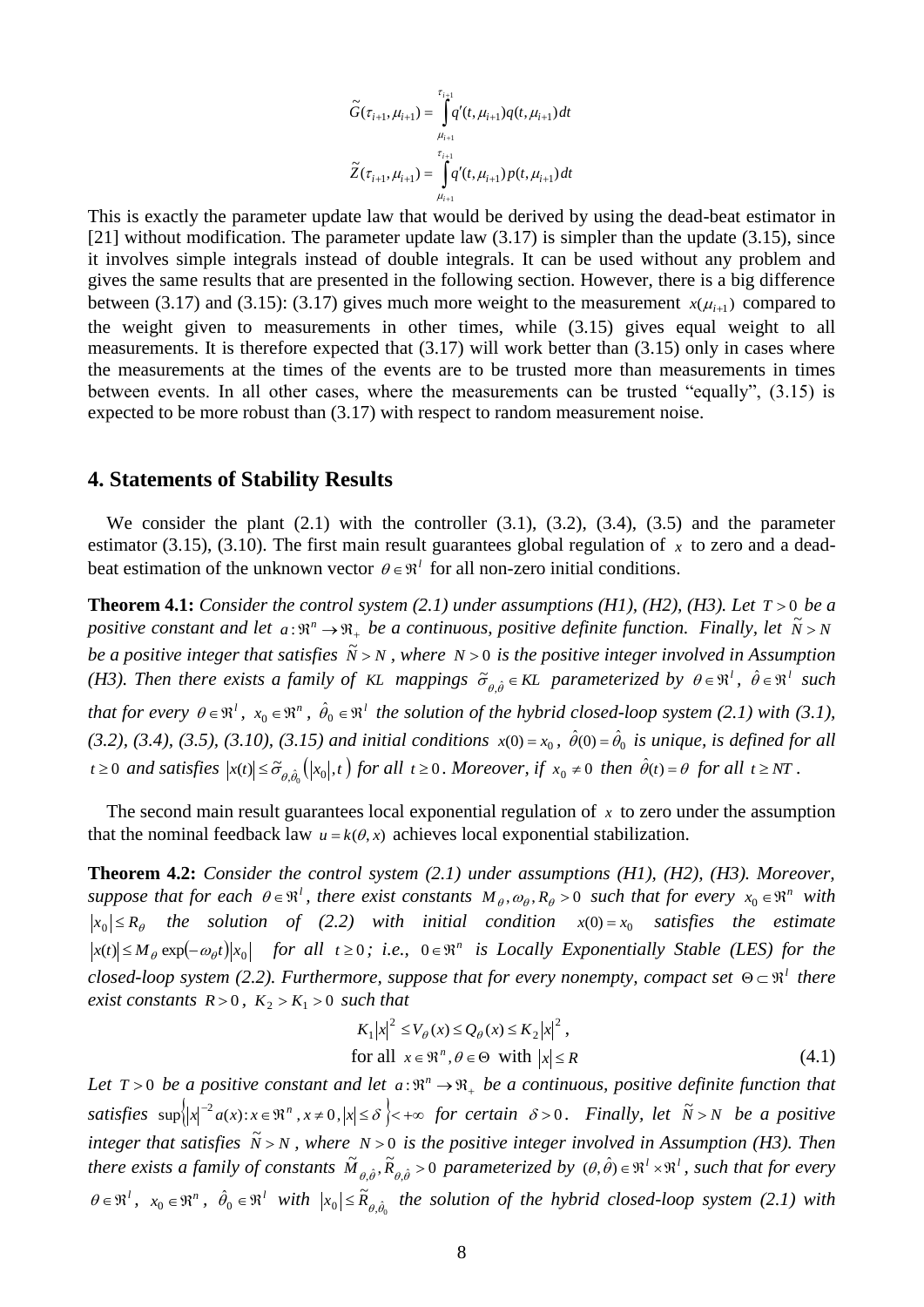(3.1), (3.2), (3.4), (3.5), (3.10), (3.15) and initial conditions  $x(0) = x_0$ ,  $\hat{\theta}(0) = \hat{\theta}_0$  satisfies the estimate  $||x(t)|| \leq \widetilde{M}_{\theta, \hat{\theta}_0} \exp(-\omega_{\theta} t) ||x_0| \text{ for all } t \geq 0.$ 

 It should be noticed that Theorem 4.2 guarantees that the local exponential stability estimate  $|x(t)| \leq \widetilde{M}_{\theta, \hat{\theta}_0} \exp(-\omega_{\theta} t)|x_0|$  holds when  $|x_0| \leq \widetilde{R}_{\theta, \hat{\theta}_0}$  $\frac{1}{n}$  $|x_0| \leq \widetilde{R}_{\theta, \hat{\theta}_0}$  and for arbitrary initial condition  $\hat{\theta}_0 \in \mathbb{R}^l$ . In other words, the adjective "local" refers only to x and not to  $\hat{\theta}$ . Moreover, the reader should notice that the event-triggered adaptive scheme  $(3.1)$ ,  $(3.2)$ ,  $(3.4)$ ,  $(3.5)$ ,  $(3.10)$ ,  $(3.15)$  guarantees convergence with the same convergence rate  $\omega_{\theta}$  as the nominal feedback controller with known parameter values. Finally, it should be emphasized that in addition to the exponential stability estimate  $|x(t)| \leq \widetilde{M}_{\theta, \hat{\theta}_0} \exp(-\omega_{\theta} t)|x_0|$ , Theorem 4.2 guarantees all the conclusions of Theorem 4.1 (because all assumptions of Theorem 4.1 are fulfilled).

 The following result guarantees global exponential regulation of *x* to zero under the assumption that the nominal feedback law  $u = k(\theta, x)$  achieves global exponential stabilization.

**Theorem 4.3:** *Consider system (2.1) under assumptions (H1), (H2), (H3). Moreover, suppose that for each*  $\theta \in \mathbb{R}^l$ ,  $0 \in \mathbb{R}^n$  is Globally Exponentially Stable (GES) for the closed-loop system (2.2) and *that for every nonempty, compact set*  $\Theta \subset \mathbb{R}^l$  *there exist constants*  $K_2 > K_1 > 0$  *such that* 

$$
K_1 |x|^2 \le V_\theta(x) \le Q_\theta(x) \le K_2 |x|^2,
$$
  
for all  $x \in \mathbb{R}^n, \theta \in \Theta$  (4.2)

Let  $T > 0$  be a positive constant and let  $a : \mathbb{R}^n \to \mathbb{R}_+$  be a continuous, positive definite function that *satisfies*  $\sup_{x} |x|^{2} a(x) : x \in \mathbb{R}^{n}, x \neq 0$   $\leq \infty$ . Finally, let  $\tilde{N} > N$  be a positive integer that satisfies  $\tilde{N}$  > *N*, where *N* > 0 is the positive integer involved in Assumption (H3). Then there exists a family of constants  $\widetilde{M}_{\theta,\hat{\theta}} > 0$  parameterized by  $\theta \in \mathbb{R}^l$ ,  $\hat{\theta} \in \mathbb{R}^l$ , such that for every  $\theta \in \mathbb{R}^l$ ,  $x_0 \in \mathbb{R}^n$ ,  $\hat{\theta}_0 \in \mathbb{R}^l$ *the solution of the hybrid closed-loop system (2.1) with (3.1), (3.2), (3.4), (3.5), (3.10), (3.15) and initial conditions*  $x(0) = x_0$ ,  $\hat{\theta}(0) = \hat{\theta}_0$  *satisfies the estimate*  $|x(t)| \leq \tilde{M}_{\theta, \hat{\theta}_0} \exp(-\omega_{\theta} t)|x_0|$  *for all t* ≥ 0.

 Finally, the following corollary deals with the case of Linear Time-Invariant (LTI) systems with unknown parameters.

**Corollary 4.4:** *Consider the system*

$$
\begin{aligned}\n\dot{x} &= \left(A + \theta_1 C_1 + \dots + \theta_l C_l\right) x + B u \\
x \in \mathfrak{R}^n \,, u \in \mathfrak{R}^m \,, \theta = \left(\theta_1, \dots, \theta_l\right)' \in \mathfrak{R}^l\n\end{aligned} \tag{4.3}
$$

where  $A, C_1, \ldots, C_l \in \mathbb{R}^{n \times n}$ ,  $B \in \mathbb{R}^{n \times m}$  are constant matrices. Suppose that there exists a family of *constants*  $\omega_{\theta} > 0$  parameterized by  $\theta \in \mathbb{R}^l$  and a continuous mapping  $\mathbb{R}^l \ni \theta \to M(\theta) \in [1, +\infty)$  such *that*  $\left|\exp(t(A+\theta_1C_1+...+\theta_lC_l+BK_{\theta})\right|\leq \exp(-\omega_{\theta}t)M(\theta)$  *for all t* ≥ 0. *Moreover, suppose that for every*  $\theta = (\theta_1, \dots, \theta_l)' \in \mathbb{R}^l$ ,  $\hat{\theta} \in \mathbb{R}^l$ ,  $\theta = (\theta_1, \dots, \theta_l)' \in \mathbb{R}^l$  with  $\hat{\theta} \neq \theta$  and  $\theta \neq 0$ , the pair of matrices  $(A + \theta_1 C_1 + ... + \theta_l C_l + BK_{\hat{\theta}}, \theta_1 C_1 + ... + \theta_l C_l)$  is an observable pair of matrices. Let  $a, T > 0$  be constants and let  $\tilde{N} > 1$  be a positive integer. Let  $L: \mathbb{R}^n \to \mathbb{R}^{n \times l}$  be the linear operator defined by  $L*x = (C_1xe_1' + ... + C_lxe_l') \in \mathbb{R}^{n \times l}$  for  $x \in \mathbb{R}^n$  with  $e_1' = (1,0,...,0)' \in \mathbb{R}^l$ , ...,  $e_1' = (0,...,0,1)' \in \mathbb{R}^l$ . Then there *exists a family of constants*  $\widetilde{M}_{\theta,\hat{\theta}} > 0$  parameterized by  $\theta \in \mathbb{R}^l$ ,  $\hat{\theta} \in \mathbb{R}^l$ , such that for every  $\theta \in \mathbb{R}^l$ ,  $x_0 \in \mathbb{R}^n$ ,  $\hat{\theta}_0 \in \mathbb{R}^l$  the solution of the hybrid closed-loop system (4.3) with (3.2), (3.5), (3.10),

$$
u(t) = K_{\hat{\theta}(\tau_i)} x(t) \qquad , \quad t \in [\tau_i, \tau_{i+1}), i \in Z_+
$$
  
\n
$$
\hat{\theta}(t) = \hat{\theta}(\tau_i) \qquad , \quad t \in [\tau_i, \tau_{i+1}), i \in Z_+
$$
\n
$$
(4.4)
$$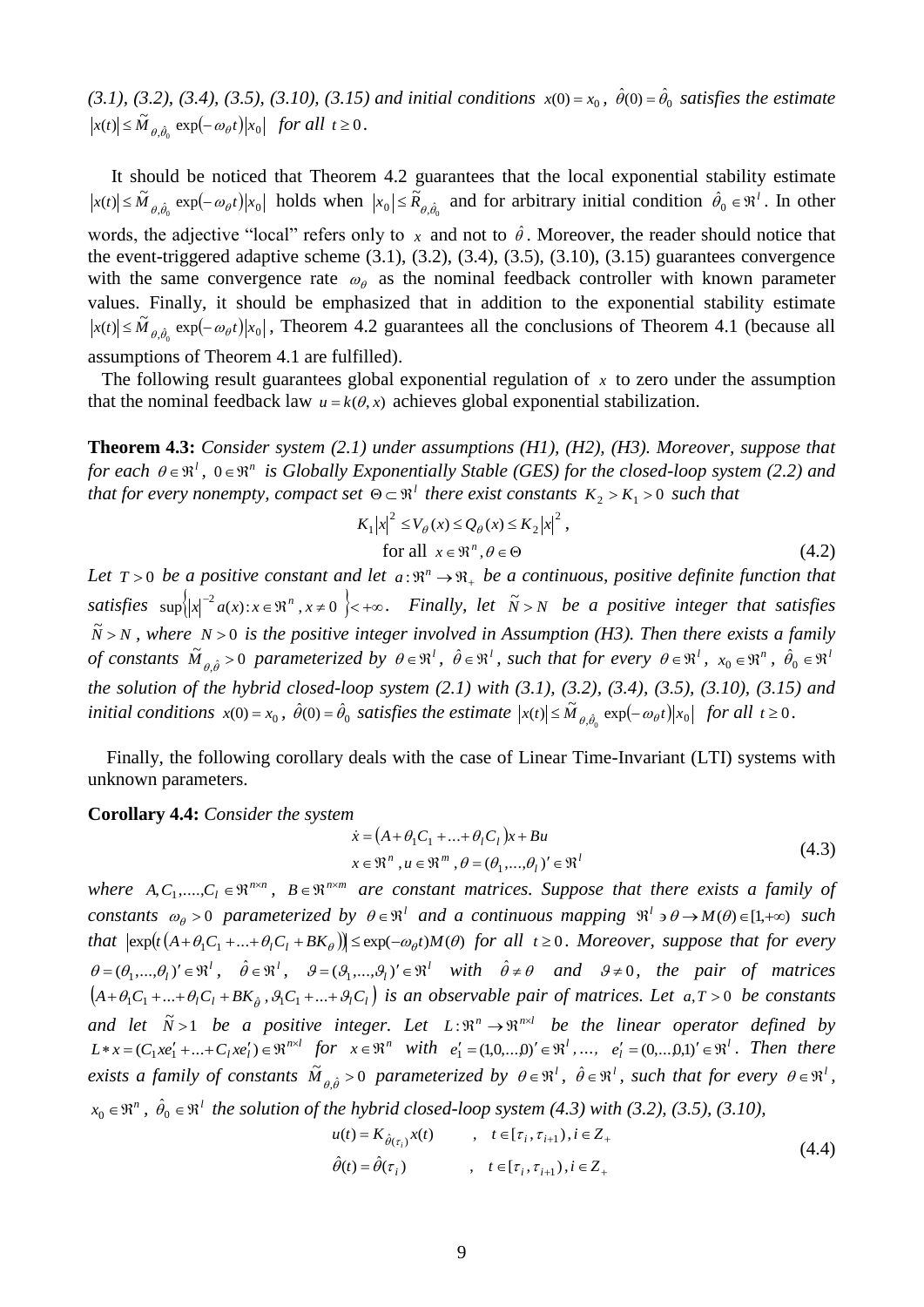$$
r_i := \inf \left\{ t > \tau_i : \left| x(t) \right| = \left| x(\tau_i) \right| \sqrt{a + M^2(\hat{\theta}(\tau_i))} \right\}, \text{ for } x(\tau_i) \neq 0,
$$
\n(4.5)

$$
\hat{\theta}(\tau_{i+1}) = \arg\min \left\{ \left| \mathcal{G} - \hat{\theta}(\tau_i) \right|^2 : \mathcal{G} \in \mathfrak{R}^l, q(\tau_{i+1}, \mu_{i+1}) = Q(\tau_{i+1}, \mu_{i+1}) \mathcal{G} \right\},\tag{4.6}
$$

*where*

1. 
$$
(1 - 1, 1, 1, 0)
$$
  
\n
$$
\dot{z} = x, z \in \mathbb{R}^n
$$
\n
$$
y = x - A z - Bw
$$
\n
$$
q(\tau, \mu) = \int_{\mu\mu}^{r} [L * (z(t) - z(\sigma))]^{r} (L * (z(t) - z(\sigma)))^{r} (y(t) - y(\sigma)) d\sigma dt
$$
\n
$$
\dot{z} = x, z \in \mathbb{R}^n
$$
\n
$$
y = x - A z - Bw
$$
\n
$$
q(\tau, \mu) = \int_{\mu}^{r} [L * (z(t) - z(\sigma))]^{r} (y(t) - y(\sigma)) d\sigma dt
$$
\n
$$
Q(\tau, \mu) = \int_{\mu}^{r} [L * (z(t) - z(\sigma))]^{r} (L * (z(t) - z(\sigma))) d\sigma dt
$$
\n
$$
y = x - A z - Bw
$$
\n
$$
q(\tau, \mu) = \int_{\mu}^{r} [L * (z(t) - z(\sigma))]^{r} (L * (z(t) - z(\sigma))) d\sigma dt
$$
\n
$$
y = x_0, \quad \hat{\theta}(0) = \hat{\theta}_0, \quad z(0) = 0, \quad w(0) = 0 \quad satisfies the estimate  $t \ge 0$ . Moreover, if  $x_0 \ne 0$  then  $\hat{\theta}(t) = \theta$  for all  $t \ge T$ .  
\n**f the Assumptions and Design**  
\n
$$
f(\tau, \mu) = \int_{\tau}^{T} [L * (z(t) - z(\sigma))]^{r} (L * (z(t) - z(\sigma))) d\sigma dt
$$
\n
$$
y = x_0, \quad \hat{\theta}(0) = \hat{\theta}_0, \quad z(0) = 0, \quad w(0) = 0 \quad satisfies the estimate  $t \ge 0$ . Moreover, if  $x_0 \ne 0$  then  $\hat{\theta}(t) = \theta$  for all  $t \ge T$ .  
\n**f f f f f f f f f f f f f f f**
$$
$$

*and initial conditions*  $x(0) = x_0$ ,  $\hat{\theta}(0) = \hat{\theta}_0$ ,  $z(0) = 0$ ,  $w(0) = 0$  satisfies the estimate  $|x(t)| \leq \widetilde{M}_{\theta, \hat{\theta}_0} \exp(-\omega_{\theta} t) |x_0|$  for all  $t \geq 0$ . Moreover, if  $x_0 \neq 0$  then  $\hat{\theta}(t) = \theta$  for all  $t \geq T$ .

#### **5. Example: Illustration of the Assumptions and Design**

 As remarked above, assumptions (H1), (H2), (H3) can be checked a priori without knowledge of the solutions of system (2.1). This feature is illustrated by the following example, which deals with a system not of the form (2.3).

Consider the following nonlinear, planar system

$$
\dot{x}_1 = \theta_1 x_1 + \theta_2 x_1^2 + x_2
$$
  
\n
$$
\dot{x}_2 = u
$$
  
\n
$$
x = (x_1, x_2)' \in \mathfrak{R}^2, u \in \mathfrak{R}, \theta = (\theta_1, \theta_2)' \in \mathfrak{R}^2
$$
\n(5.1)

System  $(5.1)$  is a system of the form  $(2.1)$  with

$$
f(x, u) = \begin{bmatrix} x_2 \\ u \end{bmatrix}, \ g(x, u) = \begin{bmatrix} x_1 & x_1^2 \\ 0 & 0 \end{bmatrix}, \text{ for all } (x, u) \in \mathbb{R}^2 \times \mathbb{R}.
$$
 (5.2)

 Using backstepping we are in a position to design a stabilizing feedback for system (3.3). More specifically, the smooth feedback law:

$$
k(\theta, x) := -x_1 - (1 + \theta_1 + 2\theta_2 x_1)(x_2 + \theta_1 x_1 + \theta_2 x_1^2),
$$
  
 
$$
-(x_2 + x_1 + \theta_1 x_1 + \theta_2 x_1^2)
$$
  
for all  $(x, \theta) \in \Re^2 \times \Re^2$  (5.3)

guarantees that the derivative of the CLF

$$
V_{\theta}(x) := \frac{1}{2}x_1^2 + \frac{1}{2}\left(x_2 + x_1 + \theta_1 x_1 + \theta_2 x_1^2\right)^2, \text{ for all } (x, \theta) \in \mathbb{R}^2 \times \mathbb{R}^2
$$
 (5.4)

along the solutions of the closed-loop system (5.1) with  $u = k(\theta, x)$  satisfies

$$
\dot{V}_{\theta}(x) = -x_1^2 - \left(x_2 + x_1 + \theta_1 x_1 + \theta_2 x_1^2\right)^2 = -2V_{\theta}(x), \text{ for all } (x, \theta) \in \mathbb{R}^2 \times \mathbb{R}^2
$$
\n(5.5)

\nation (H1) holds with  $\theta_1 = V$ 

Therefore, Assumption (H1) holds with  $Q_\theta = V_\theta$ .

 In order to show the validity of Assumption (H2), we consider an arbitrary non-empty, compact set  $\Theta \subset \mathbb{R}^2$ . Let  $\rho > 0$  be sufficiently large so that the implication  $\theta \in \Theta \Rightarrow |\theta| \le \rho$  holds. Let  $M \ge 0$  be given and suppose that  $V_{\theta}(x) \leq M$ ,  $\theta \in \Theta$ . Definition (5.4) implies that  $|x_2 + x_1 + \theta_1 x_1 + \theta_2 x_1^2| \leq \sqrt{2M}$ ,  $|x_1| \leq \sqrt{2M}$ . Using the triangle inequality  $|x_2| \leq |x_2 + x_1 + \theta_1 x_1 + \theta_2 x_1^2 + |x_1 + \theta_1 x_1 + \theta_2 x_1^2|$  and the fact that  $\theta \leq \rho$ , we obtain by repeated use of the triangle inequality:

$$
|x_2| \le (2+\rho)\sqrt{2M} + 2\rho M
$$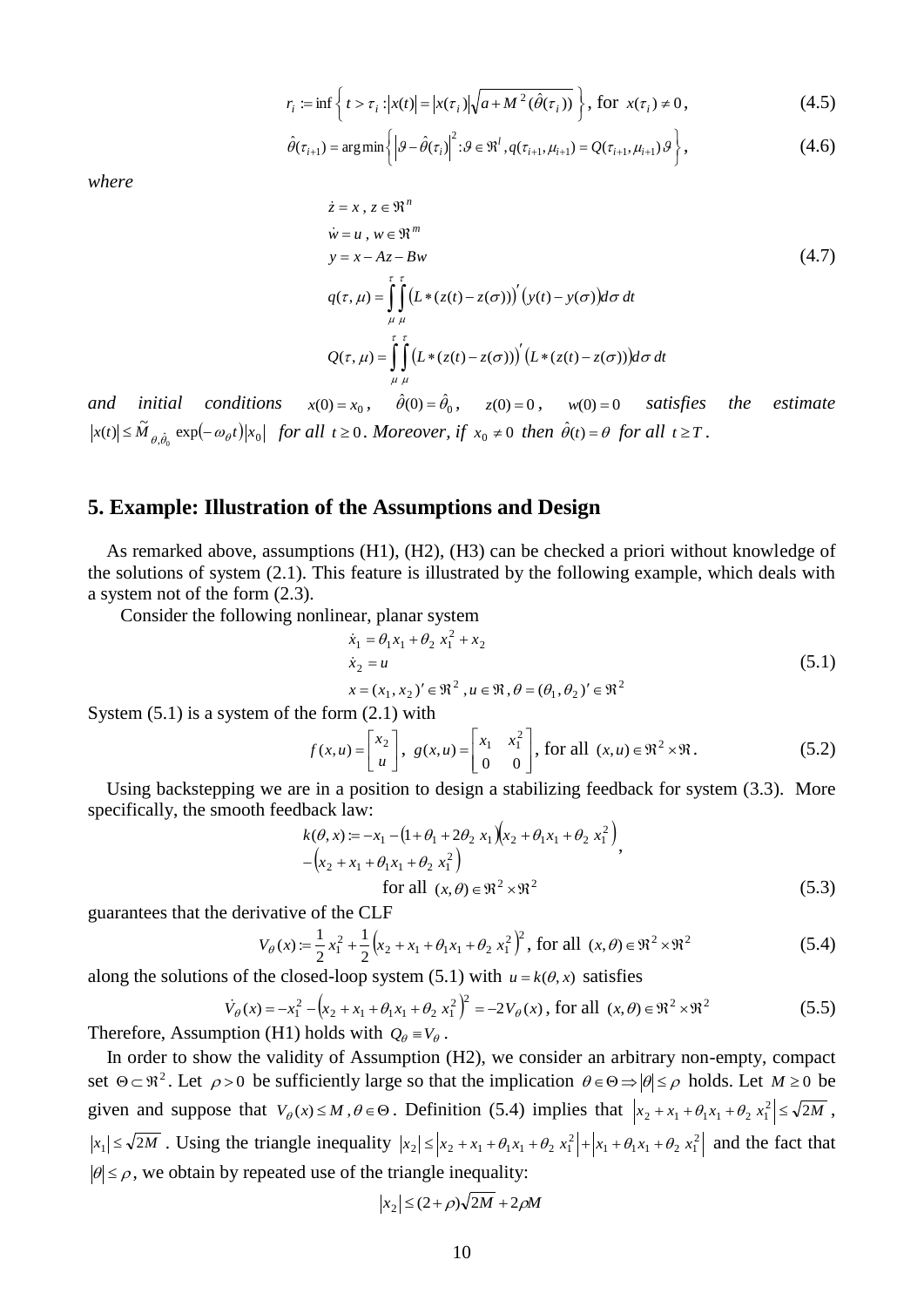Consequently, we get  $|x| \le |x_1| + |x_2| \le R = (3 + \rho)\sqrt{2M} + 2\rho M$  and therefore Assumption (H2) holds.

Next we show that Assumption (H3) holds with  $N=2$ . Let times  $0 = \tau_0 < \tau_1 < \tau_2$ , vectors  $\theta$ ,  $d_0$ ,  $d_1$ ,  $d_2 \in \Re^2$ with  $d_i \neq 0$ for  $i = 0,1,2$ and a right differentiable mapping  $x \in C^0([0, \tau_2]; \mathfrak{R}^2) \cap C^1((0, \tau_2) \setminus {\tau_1}; \mathfrak{R}^2)$  satisfying

$$
\dot{x}(t) = f(x(t), k(\theta + d_0, x(t))) + g(x(t), k(\theta + d_0, x(t)))\theta, \text{ for } t \in [\tau_0, \tau_1),
$$
\n(5.6)

$$
\dot{x}(t) = f(x(t), k(\theta + d_1, x(t))) + g(x(t), k(\theta + d_1, x(t)))\theta, \text{ for } t \in [\tau_1, \tau_2),
$$
\n(5.7)

$$
g(x(t), k(\theta + d_0, x(t)))d_1 = 0, \text{ for all } t \in [0, \tau_1],
$$
\n(5.8)

$$
g(x(t), k(\theta + d_0, x(t)))d_2 = 0, \text{ for all } t \in [0, \tau_1],
$$
\n(5.9)

$$
g(x(t), k(\theta + d_1, x(t)))d_2 = 0, \text{ for all } t \in [\tau_1, \tau_2],
$$
\n(5.10)

be given. Equalities (5.2), (5.8), (5.9), (5.10) imply that

$$
d_{1,1}x_1(t) + d_{1,2}x_1^2(t) = 0
$$
, for all  $t \in [0, \tau_1]$  (5.11)

$$
d_{2,1}x_1(t) + d_{2,2}x_1^2(t) = 0, \text{ for all } t \in [0, \tau_2]
$$
\n(5.12)

where  $d_1 = (d_{1,1}, d_{1,2})' \neq 0$ ,  $d_2 = (d_{2,1}, d_{2,2})' \neq 0$ . Equalities (5.11), (5.12) imply the existence of a constant  $c \in \mathbb{R}$  with  $d_{1,1}c + d_{1,2}c^2 = d_{2,1}c + d_{2,2}c^2 = 0$  such that  $x_1(t) = c$  for all  $t \in [0, \tau_2]$ . Consequently, we must have  $\dot{x}_1(t) = 0$  for all  $t \in [0, \tau_2]$ , which implies that  $x_2(t) = -\theta_1 c - \theta_2 c^2$  for all  $t \in [0, \tau_2]$ . Therefore, we must have  $\dot{x}_2(t) = 0$  for all  $t \in [0, \tau_2]$ , which, combined with (5.3), (5.7) and the facts  $x_1(t) = c$ ,  $x_2(t) = -\theta_1 c - \theta_2 c^2$ ,  $d_{1,1}c + d_{1,2}c^2 = 0$ , implies that  $c = 0$ . It follows that  $x(t) = 0$  for all  $t \in [0, \tau_2]$ .

It should be also remarked that for each  $\theta \in \mathbb{R}^2$ ,  $0 \in \mathbb{R}^2$  is LES for the closed-loop system (5.1) with  $u = k(\theta, x)$ . Furthermore, for every nonempty, compact set  $\Theta \subset \mathbb{R}^2$  there exist constants  $R > 0$ ,  $K_2 > K_1 > 0$  such that (4.1) holds. Indeed, let an arbitrary non-empty, compact set  $\Theta \subset \mathbb{R}^2$  be given. Let  $\rho > 0$  be sufficiently large so that the implication  $\theta \in \Theta \Rightarrow |\theta| \le \rho$  holds. Using the inequalities  $(1-\varepsilon)a^2 + (1-\varepsilon^{-1})b^2 \le (a+b)^2 \le 2a^2 + 2b^2$  (that hold for all  $a, b \in \mathbb{R}$  and  $\varepsilon > 0$ ) and definition (5.4) we get for all  $(\theta, x) \in \Re^2 \times \Re^2$ :

$$
\frac{1}{2} \left( 1 + (1 - \varepsilon) \left( 1 + \theta_1 + \theta_2 x_1 \right)^2 \right) x_1^2 + \frac{1}{2} (1 - \varepsilon^{-1}) x_2^2 \le V_\theta(x) \le x_2^2 + \frac{1}{2} x_1^2 + x_1^2 \left( 1 + \theta_1 + \theta_2 x_1 \right)^2
$$

Let  $R > 0$  be given. The above inequalities with  $\varepsilon = 1 + \frac{1}{2(1 + \rho + \rho R)^2}$  $1 + \frac{1}{1}$  $\epsilon = 1 + \frac{2(1 + \rho + \rho R)}{2(1 + \rho + \rho R)}$  $=1+\frac{1}{2}$  in conjunction with the

implication  $\theta \in \Theta \Rightarrow |\theta| \le \rho$ , imply that for all  $(\theta, x) \in \Theta \times \mathbb{R}^2$  with  $|x| \le R$ , it holds that

$$
\frac{1}{4}x_1^2 + \frac{1}{4(1+\rho+\rho R)^2 + 2}x_2^2 \le V_\theta(x) \le x_2^2 + \left(\frac{1}{2} + (1+\rho+\rho R)^2\right)x_1^2
$$

Using the above inequality and the fact that  $Q_{\theta} = V_{\theta}$ , we conclude that (4.1) holds with  $4(1 + \rho + \rho R)^2 + 2$ 1  $1 - \frac{1}{4(1+\rho+\rho R)^2 +}$  $=$ *R K*  $\rho$  +  $\rho$ and  $K_2 = (1 + \rho + \rho R)^2 + 1/2$ .

It follows that all assumptions of Theorem 4.1 and Theorem 4.2 hold. Therefore, for every  $T > 0$ , for every continuous, positive definite function  $a: \mathbb{R}^n \to \mathbb{R}_+$  and for every  $\tilde{N} > 2$  there exists a family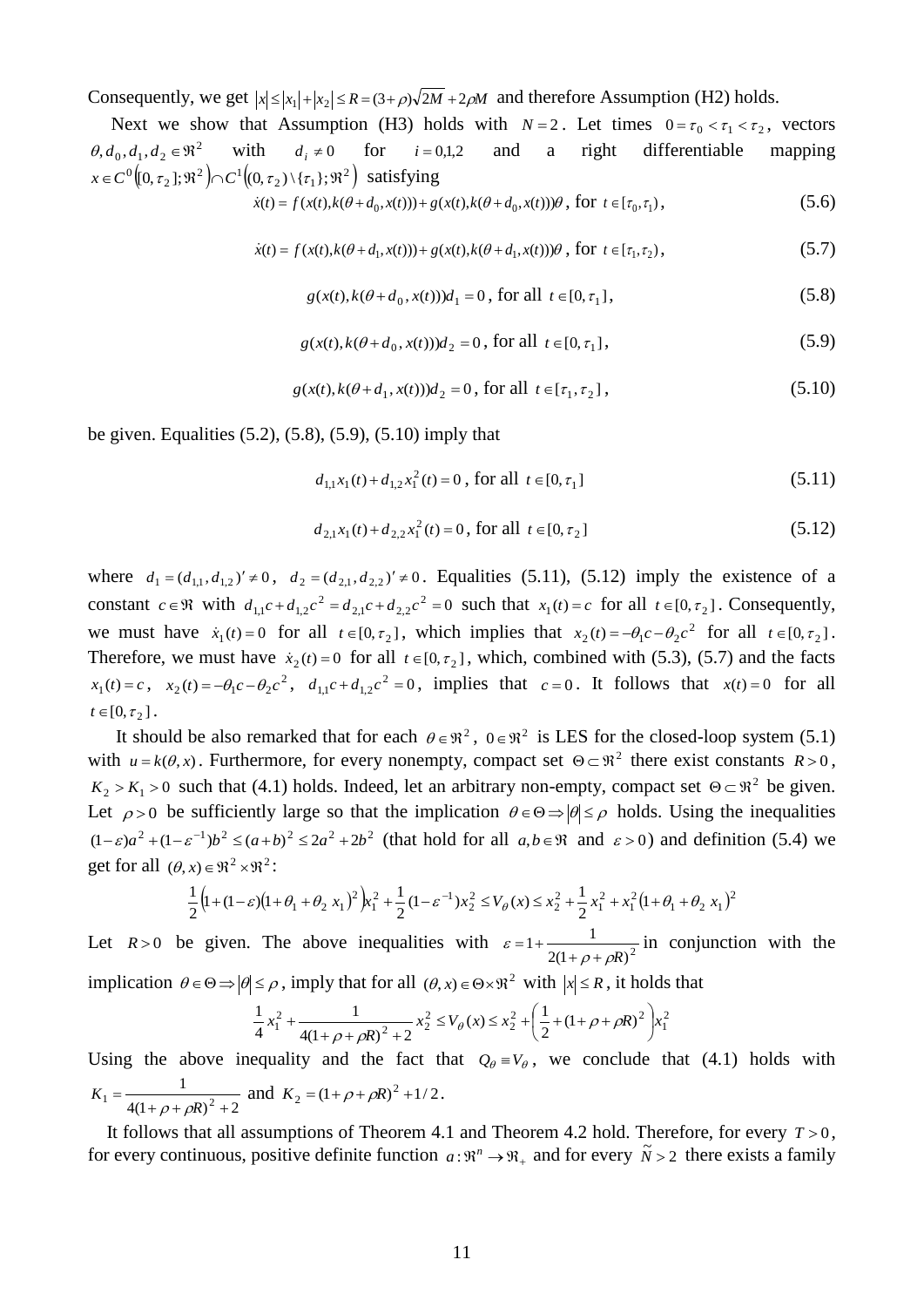of KL mappings  $\tilde{\sigma}_{\theta, \hat{\theta}} \in KL$  parameterized by  $\theta \in \mathbb{R}^2$ ,  $\hat{\theta} \in \mathbb{R}^2$  such that for every  $\theta \in \mathbb{R}^2$ ,  $x_0 \in \mathbb{R}^2$ ,  $\hat{\theta}_0 \in \mathbb{R}^2$  the solution of the hybrid closed-loop system (5.1) with (3.1), (3.2), (3.4), (3.5),

$$
\hat{\theta}(\tau_{i+1}) = \arg\min \left\{ \left| \mathcal{G} - \hat{\theta}(\tau_i) \right|^2 : A = C_1 \mathcal{G}_1 + C_2 \mathcal{G}_2, B = C_2 \mathcal{G}_1 + C_3 \mathcal{G}_2 \right\}
$$
\n(5.13)

with

$$
A = \int_{\mu_{i+1}}^{\tau_{i+1}} \int_{\mu_{i+1}}^{\tau_{i+1}} \left( x_1(t) - x_1(\sigma) - \int_{\sigma}^{t} x_2(s)ds \right) \left( \int_{\sigma}^{t} x_1(s)ds \right) d\sigma dt , \quad B = \int_{\mu_{i+1}}^{\tau_{i+1}} \int_{\mu_{i+1}}^{\tau_{i+1}} \left( x_1(t) - x_1(\sigma) - \int_{\sigma}^{t} x_2(s)ds \right) \left( \int_{\sigma}^{t} x_1^2(s)ds \right) d\sigma dt
$$
  

$$
C_1 = \int_{\mu_{i+1}}^{\tau_{i+1}} \int_{\mu_{i+1}}^{\tau_{i+1}} \left( \int_{\sigma}^{t} x_1(s)ds \right)^2 d\sigma dt , \quad C_2 = \int_{\mu_{i+1}}^{\tau_{i+1}} \int_{\mu_{i+1}}^{\tau_{i+1}} \left( \int_{\sigma}^{t} x_1(s)ds \right) \left( \int_{\sigma}^{t} x_1^2(s)ds \right) d\sigma dt , \quad C_3 = \int_{\mu_{i+1}}^{\tau_{i+1}} \int_{\mu_{i+1}}^{\tau_{i+1}} \left( \int_{\sigma}^{t} x_1^2(s)ds \right)^2 d\sigma dt
$$
  

$$
\mu_{i+1} := \min \{ \tau_j : j \in \{0, \ldots, i\}, \tau_j \ge \tau_{i+1} - \tilde{N}T \}
$$

initial conditions  $x(0) = x_0$ ,  $\hat{\theta}(0) = \hat{\theta}_0$  is unique, is defined for all  $t \ge 0$  and satisfies  $|x(t)| \le \tilde{\sigma}_{\theta, \hat{\theta}_0}(|x_0|, t)$ for all  $t \ge 0$ . Moreover, if  $x_0 \ne 0$  then  $\hat{\theta}(t) = \theta$  for all  $t \ge 2T$ . Finally, if there exists  $\delta > 0$  with  $\sup_{\alpha} \left\{ |x|^{-2} a(x): x \neq 0, |x| \leq \delta \right\} < +\infty$ , then there exists a family of constants  $\tilde{M}_{\theta, \hat{\theta}}, \omega_{\theta}, \tilde{R}_{\theta, \hat{\theta}} > 0$  parameterized by  $\theta \in \mathbb{R}^2$ ,  $\hat{\theta} \in \mathbb{R}^2$ , such that for every  $\theta \in \mathbb{R}^2$ ,  $x_0 \in \mathbb{R}^2$ ,  $\hat{\theta}_0 \in \mathbb{R}^2$  with  $|x_0| \leq \tilde{R}_{\theta, \hat{\theta}_0}$  $\tilde{r}$  $|x_0| \leq \widetilde{R}_{\theta, \hat{\theta}_0}$  the solution of the hybrid closed-loop system (5.1) with (3.1), (3.2), (3.4), (3.5), (5.13) and initial conditions  $x(0) = x_0$ ,  $\hat{\theta}(0) = \hat{\theta}_0$  satisfies the estimate  $|x(t)| \leq \tilde{M}_{\theta, \hat{\theta}_0} \exp(-\omega_{\theta} t)|x_0|$  for all  $t \geq 0$ .

## **6. Robustness Tests**

Consider the system

$$
\dot{x}_1 = (\theta + v_1) x_1^2 + x_2 + v_2
$$
  
\n
$$
\dot{x}_2 = u
$$
  
\n
$$
x = (x_1, x_2) \in \mathbb{R}^2, u \in \mathbb{R}, v = (v_1, v_2) \in \mathbb{R}^2
$$
\n(6.1)

where  $x \in \mathbb{R}^2$  is the state,  $\theta \in \mathbb{R}$  is an unknown constant parameter,  $u \in \mathbb{R}$  is the control input and  $v = (v_1, v_2) \in \mathbb{R}^2$  is an unknown, time-varying disturbance. Our goal is to test the robustness properties of the closed-loop system (6.1) with respect to the disturbances  $v = (v_1, v_2) \in \mathbb{R}^2$  when the proposed event-triggered adaptive control scheme is used. The performance of the event-triggered adaptive control scheme is compared with conventional adaptive schemes and the nominal feedback law with known parameter  $\theta \in \mathbb{R}$ .

 Using backstepping we are in a position to design a stabilizing feedback for system (6.1). More specifically, the smooth feedback law:

$$
k(\theta, x) := -x_1 - (1 + 2\theta x_1 + 3x_1^2)(\theta x_1^2 + x_2)
$$
  

$$
-\frac{1}{2}(x_2 + x_1 + x_1^3 + \theta x_1^2)(1 + (1 + 2\theta x_1 + 3x_1^2)^2(1 + x_1^4))
$$
 (6.2)

guarantees:

i) Global Asymptotic Stability and Local Exponential Stability for the disturbance-free closedloop system (6.1) with  $u = k(\theta, x)$ ,

ii) Robust Global Asymptotic Stability w.r.t.  $v_1$  for the closed-loop system (6.1) with  $u = k(\theta, x)$ and  $v_2 \equiv 0$ , provided that  $|v_1| \leq c$ , where  $c > 0$  is a sufficiently small constant,

iii) Input-to-State Stability w.r.t.  $v \in \mathbb{R}^2$  for the closed-loop system (6.1) with  $u = k(\theta, x)$ . More specifically, the above properties are proved by using the Lyapunov function

$$
V_{\theta}(x) := \frac{1}{2}x_1^2 + \frac{1}{2}\left(x_2 + x_1 + x_1^3 + \theta x_1^2\right)^2\tag{6.3}
$$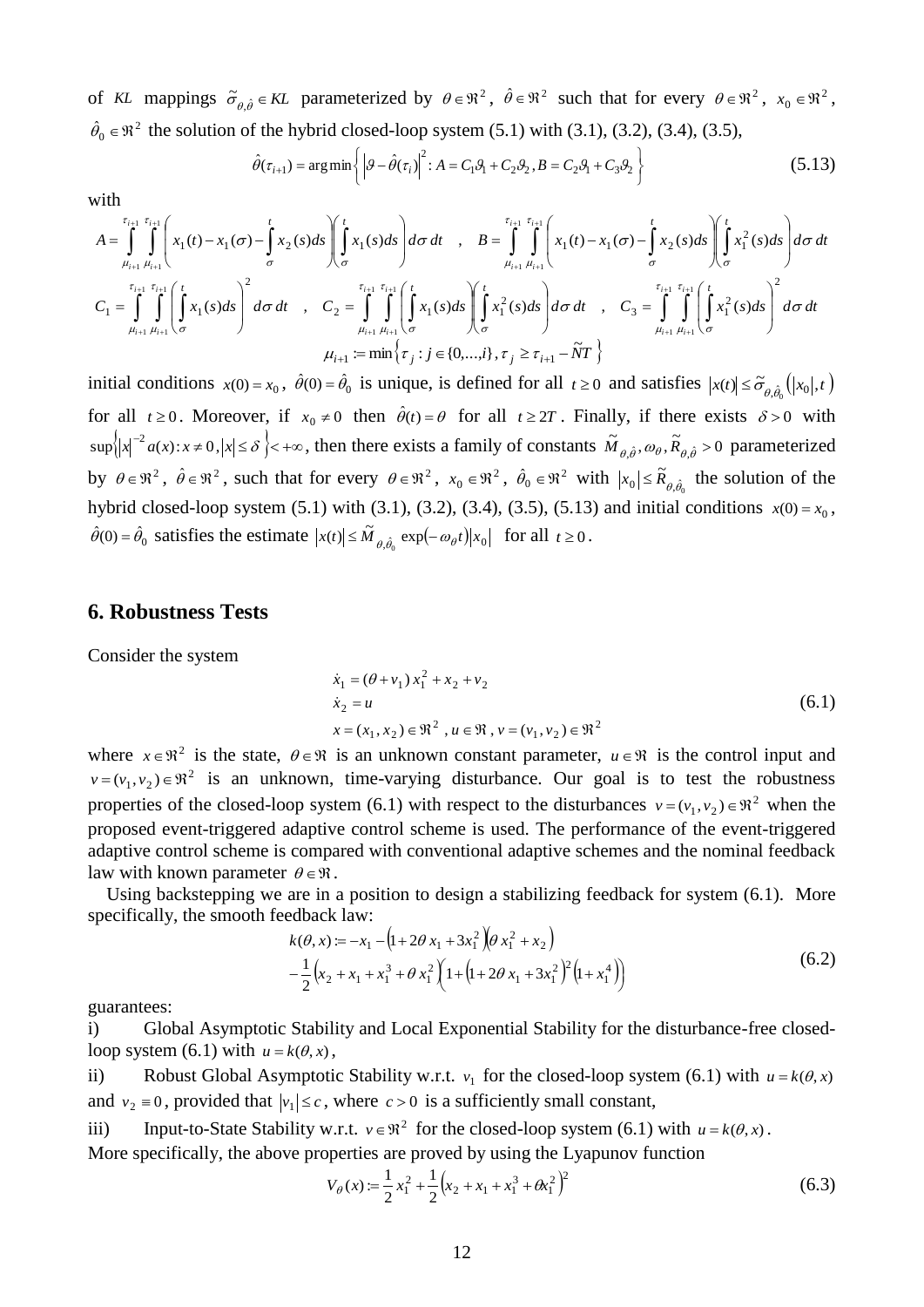which satisfies the inequality  $\dot{V}_\theta(x) \le -V_\theta(x) + \frac{2+V_1}{4}v_1^2 + v_2^2$  $\frac{2}{1}$ 4  $\dot{V}_\theta(x) \le -V_\theta(x) + \frac{2+v_1^2}{\mu^2}v_1^2 + v_2^2$  for all  $x \in \Re^2$ ,  $v \in \Re^2$ , along the solutions of the closed-loop system  $(6.1)$  with  $u = k(\theta, x)$ .



**Fig. 1:** The closed-loop system (6.1) with  $u = k(\theta, x)$ ,  $A_1 = A_2 = 0$ .



**Fig. 2:** The closed-loop system (6.1) with (6.4),  $A_1 = A_2 = 0$ .



**Fig. 3:** The estimation error  $\hat{\theta}(t) - \theta$  for the closed-loop system (6.1) with (6.4),  $A_1 = A_2 = 0$ .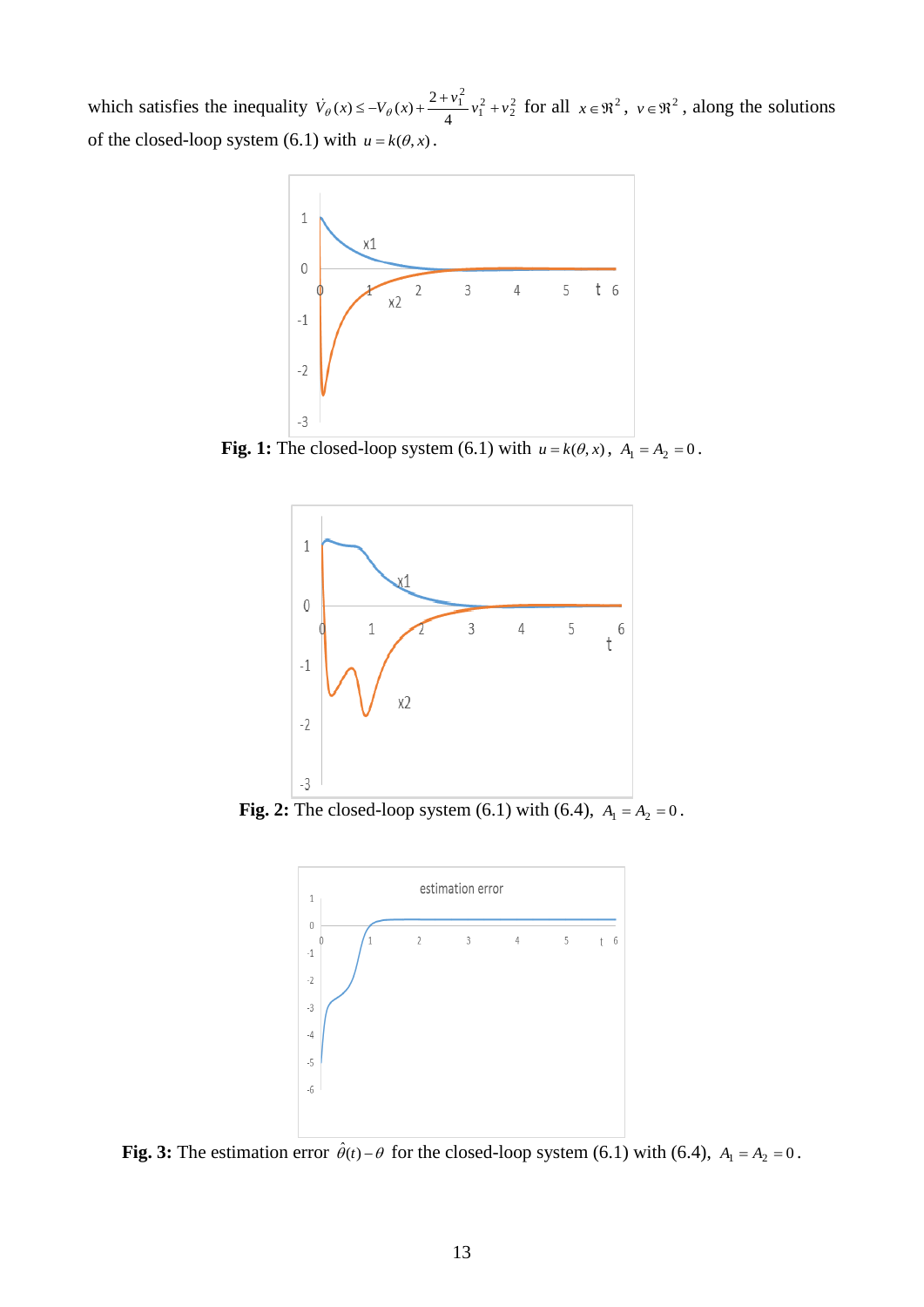Next, we design an adaptive control law for the disturbance-free system (6.1). We are using the extended matching approach (see pages 124-127 of the book [28]), the Lyapunov function given by (6.3) and the nominal feedback law given by (6.2). In this way, we get the dynamic regulator:

$$
\frac{d\hat{\theta}}{dt} = \gamma x_1^2 \left( x_1 + \left( x_2 + x_1 + x_1^3 + \hat{\theta} x_1^2 \right) \left( 1 + 2\hat{\theta} x_1 + 3x_1^2 \right) \right)
$$
  
\n
$$
u = k(\hat{\theta}, x) - \gamma x_1^4 \left( x_1 + \left( x_2 + x_1 + x_1^3 + \hat{\theta} x_1^2 \right) \left( 1 + 2\hat{\theta} x_1 + 3x_1^2 \right) \right)
$$
  
\n(6.4)

where  $\gamma > 0$  is a constant.

 Finally, we design an event-triggered adaptive control scheme for the disturbance-free system (6.1) based on the Lyapunov function given by (6.3) and the nominal feedback law given by (6.2). Indeed, following the same procedure as the one followed in the example of Section 5, we are in a position to show that Assumptions (H1), (H2), (H3) hold with  $Q_\theta = V_\theta$  and  $N = 1$ . Furthermore, for every nonempty, compact set  $\Theta \subset \mathbb{R}$  there exist constants  $R > 0$ ,  $K_2 > K_1 > 0$  such that (4.1) holds. It follows that all assumptions of Theorem 4.1 and Theorem 4.2 hold.



**Fig. 4:** The closed-loop system (6.1) with (6.5), (6.6), (6.12), (6.13),  $A_1 = A_2 = 0$ .



**Fig. 5:** The estimation error  $\hat{\theta}(t) - \theta$  for the initial transient period of the closed-loop system (6.1) with (6.5), (6.6), (6.12), (6.13),  $A_1 = A_2 = 0$ .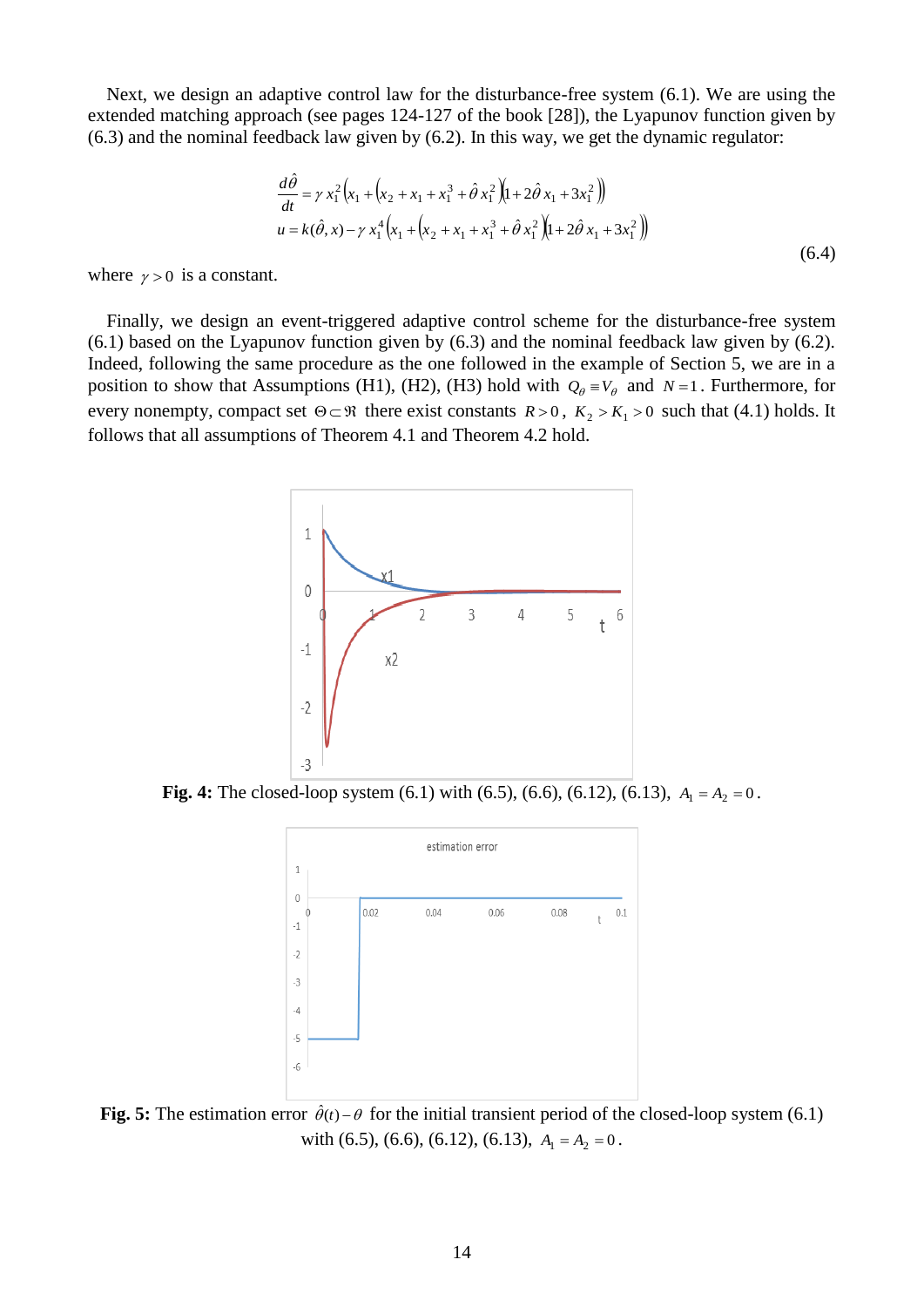The event-triggered adaptive control scheme for  $a(x) = |x|^2 / 20$  and certain  $\tilde{N} > 1$ ,  $T > 0$  is given by

$$
u(t) = k\left(\hat{\theta}(\tau_i), x(t)\right) , \quad t \in [\tau_i, \tau_{i+1}), i \in Z_+
$$
  
\n
$$
\hat{\theta}(t) = \hat{\theta}(\tau_i) , \quad t \in [\tau_i, \tau_{i+1}), i \in Z_+
$$
\n(6.5)

where  $k(\theta, x)$  is given by (6.2), the time sequence is given by

$$
\tau_{i+1} = \tau_i + \min(T, r_i) \quad , \quad i \in Z_+ \n\tau_0 = 0
$$
\n(6.6)

and the event trigger is given by:

$$
r_{i} := \inf \left\{ t > \tau_{i} : V_{\hat{\theta}(\tau_{i})}(x(t)) = V_{\hat{\theta}(\tau_{i})}(x(\tau_{i})) + \frac{1}{20} |x(\tau_{i})|^{2} \right\}, \text{ for } x(\tau_{i}) \neq 0 \tag{6.7}
$$

$$
r_i := T, \text{ for } x(\tau_i) = 0 \tag{6.8}
$$

where  $V(\theta, x)$  is given by (6.3). The parameter update law for  $i \in Z_+$  is given by:

$$
\hat{\theta}(\tau_{i+1}) = \hat{\theta}(\tau_i), \text{ if } \Xi(\tau_{i+1}, \mu_{i+1}) = 0 \tag{6.9}
$$

$$
\hat{\theta}(\tau_{i+1}) = \frac{\int_{\mu_{i+1}}^{\tau_{i+1}} \int_{\mu_{i+1}}^{\tau_{i+1}} \left( \int_{\sigma}^{t} x_1^2(s)ds \right) x_1(t) - x_1(\sigma) - \int_{\sigma}^t x_2(s)ds \, d\sigma \, dt}{\Xi(\tau_{i+1}, \mu_{i+1})}, \text{ if } \Xi(\tau_{i+1}, \mu_{i+1}) > 0 \tag{6.10}
$$

where

$$
\Xi(\tau_{i+1}, \mu_{i+1}) = \int_{\mu_{i+1}}^{\tau_{i+1}} \int_{\sigma}^{t} \left( \int_{\sigma}^{t} x_1^2(s) ds \right)^2 d\sigma dt, \quad \mu_{i+1} := \min \left\{ \tau_j : j \in \{0, \dots, i\}, \tau_j \ge \tau_{i+1} - \tilde{N}T \right\}
$$
(6.11)



**Fig. 6:** The initial transient period of the closed-loop system (6.1) with (6.5), (6.6), (6.12), (6.13),  $A_1 = A_2 = 0$ .

Theorem 4.1 and Theorem 4.2 guarantee that:

• there exists a family of KL mappings  $\tilde{\sigma}_{\theta, \hat{\theta}} \in KL$  parameterized by  $\theta \in \mathcal{R}$ ,  $\hat{\theta} \in \mathcal{R}$  such that for every  $\theta \in \mathbb{R}$ ,  $x_0 \in \mathbb{R}^2$ ,  $\hat{\theta}_0 \in \mathbb{R}$  the solution of the hybrid closed-loop system (6.1) with  $v = 0$ , (6.5), (6.6), (6.7), (6.8), (6.9), (6.11) and initial conditions  $x(0) = x_0$ ,  $\hat{\theta}(0) = \hat{\theta}_0$  is unique, is defined for all  $t \ge 0$  and satisfies  $|x(t)| \le \tilde{\sigma}_{\theta, \hat{\theta}_0}(|x_0|, t)$  for all  $t \ge 0$ ,

• if  $x_0 \neq 0$  then  $\hat{\theta}(t) = \theta$  for all  $t \geq T$ .

• there exists a family of constants  $\tilde{M}_{\theta,\hat{\theta}}, \omega_{\theta}, \tilde{R}_{\theta,\hat{\theta}} > 0$  parameterized by  $\theta \in \mathfrak{R}$ ,  $\hat{\theta} \in \mathfrak{R}$ , such that for every  $\theta \in \mathfrak{R}$ ,  $x_0 \in \mathfrak{R}^2$ ,  $\hat{\theta}_0 \in \mathfrak{R}$  with  $|x_0| \leq \tilde{R}_{\theta, \hat{\theta}_0}$  $\tilde{ }$  $|x_0| \le \widetilde{R}_{\theta, \hat{\theta}_0}$  the solution of the hybrid closed-loop system (6.1)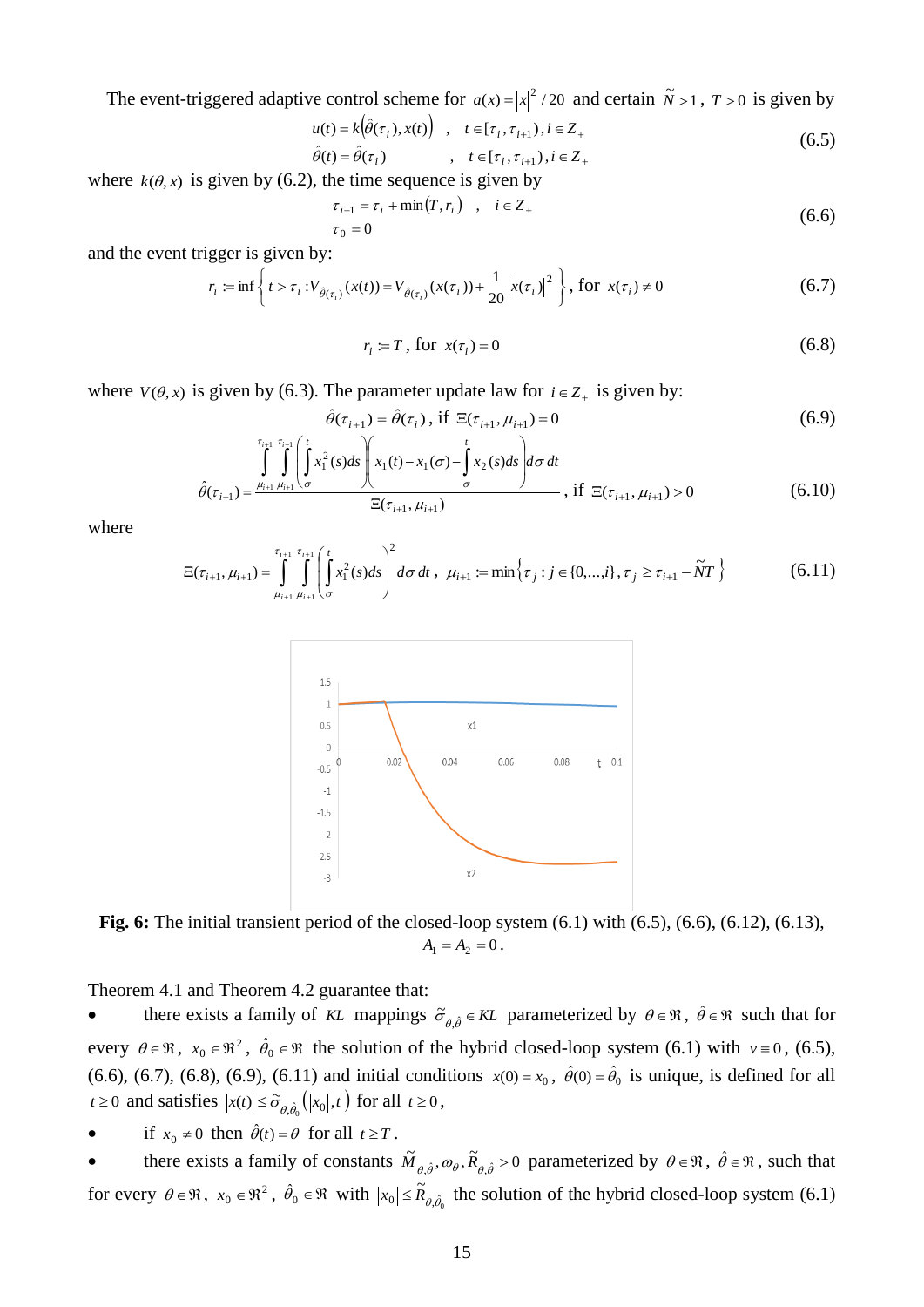with  $v = 0$ , (6.5), (6.6), (6.7), (6.8), (6.9), (6.11) and initial conditions  $x(0) = x_0$ ,  $\hat{\theta}(0) = \hat{\theta}_0$  satisfies the estimate  $|x(t)| \leq \widetilde{M}_{\theta, \hat{\theta}_0} \exp(-\omega_{\theta} t)|x_0|$  for all  $t \geq 0$ .



**Fig. 7:** The closed-loop system (6.1) with  $u = k(\theta, x)$ ,  $A_1 = 2$ ,  $A_2 = 0$ .



**Fig. 8:** The closed-loop system (6.1) with (6.4),  $A_1 = 2$ ,  $A_2 = 0$ .



**Fig. 9:** The estimation error  $\hat{\theta}(t) - \theta$  for the closed-loop system (6.1) with (6.4),  $A_1 = 2$ ,  $A_2 = 0$ .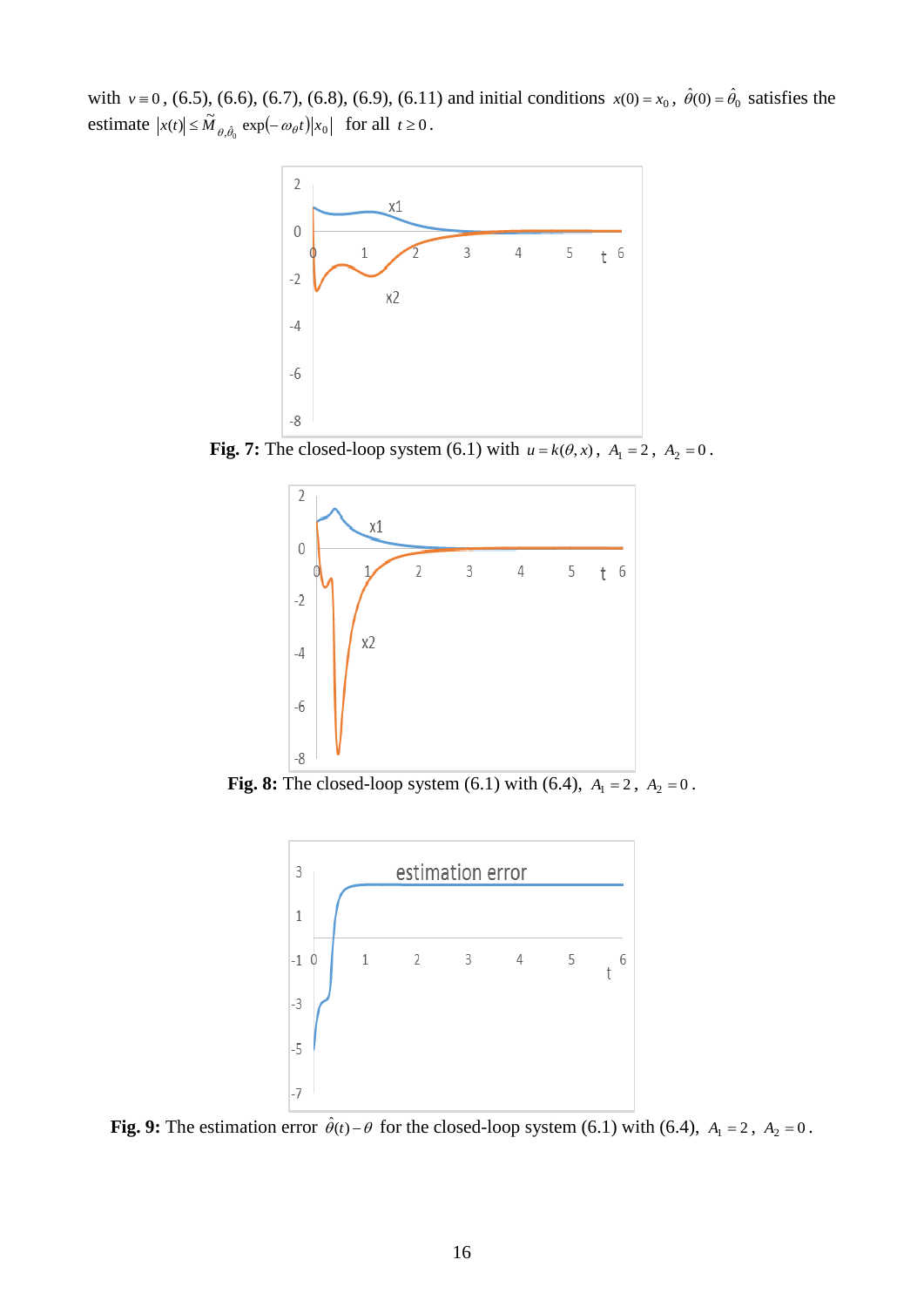In order to be able to implement numerically the event trigger and the parameter update law, we introduce a small constant  $\varepsilon > 0$  and we modify the event trigger and parameter update law (for the initial period  $t \leq \tilde{N}T$  and thus  $\mu_{i+1} = 0$ ; see (6.11)) as follows:

$$
r_{i} := \inf \left\{ t > \tau_{i} : V_{\hat{\theta}(\tau_{i})}(x(t)) = V_{\hat{\theta}(\tau_{i})}(x(\tau_{i})) + \frac{1}{20} |x(\tau_{i})|^{2} + \varepsilon \right\}, \text{ for all } x(\tau_{i}) \in \mathfrak{R}^{n}
$$
\n
$$
\hat{\theta}(\tau_{i+1}) = \begin{cases}\n\hat{\theta}(\tau_{i}) & \text{if } \eta(\tau_{i+1}) < \varepsilon \\
\frac{\zeta(\tau_{i+1})}{\eta(\tau_{i+1})} & \text{if } \eta(\tau_{i+1}) \ge \varepsilon\n\end{cases}, \quad i \in \mathbb{Z}_{+}
$$
\n
$$
\hat{\eta} = 2z_{2} + 2z_{6}z_{1}^{2} - 4z_{1}z_{3}
$$
\n
$$
\hat{\zeta} = 2(x_{1} - z_{7})(z_{6}z_{1} - z_{3}) + 2z_{5} - 2z_{1}z_{4}
$$
\n
$$
\dot{z}_{1} = x_{1}^{2}, \quad \dot{z}_{2} = z_{1}^{2}, \quad \dot{z}_{3} = z_{1}, \quad \dot{z}_{4} = x_{1} - z_{7}
$$
\n
$$
\dot{z}_{5} = (x_{1} - z_{7})z_{1}, \quad \dot{z}_{6} = 1, \quad \dot{z}_{7} = x_{2}
$$
\n(6.13)

with initial conditions  $\eta(0) = \zeta(0) = z_i(0) = 0$  (*i* = 1,...,7). Notice that the differential equations in (6.13) are nothing else but an implementation of the double integrals in (6.10).



**Fig. 10:** The closed-loop system (6.1) with (6.5), (6.6), (6.12), (6.13),  $A_1 = 2$ ,  $A_2 = 0$ .

![](_page_16_Figure_5.jpeg)

Fig. 11: The estimation error  $\hat{\theta}(t) - \theta$  for the closed-loop system (6.1) with (6.5), (6.6), (6.12),  $(6.13), A_1 = 2, A_2 = 0.$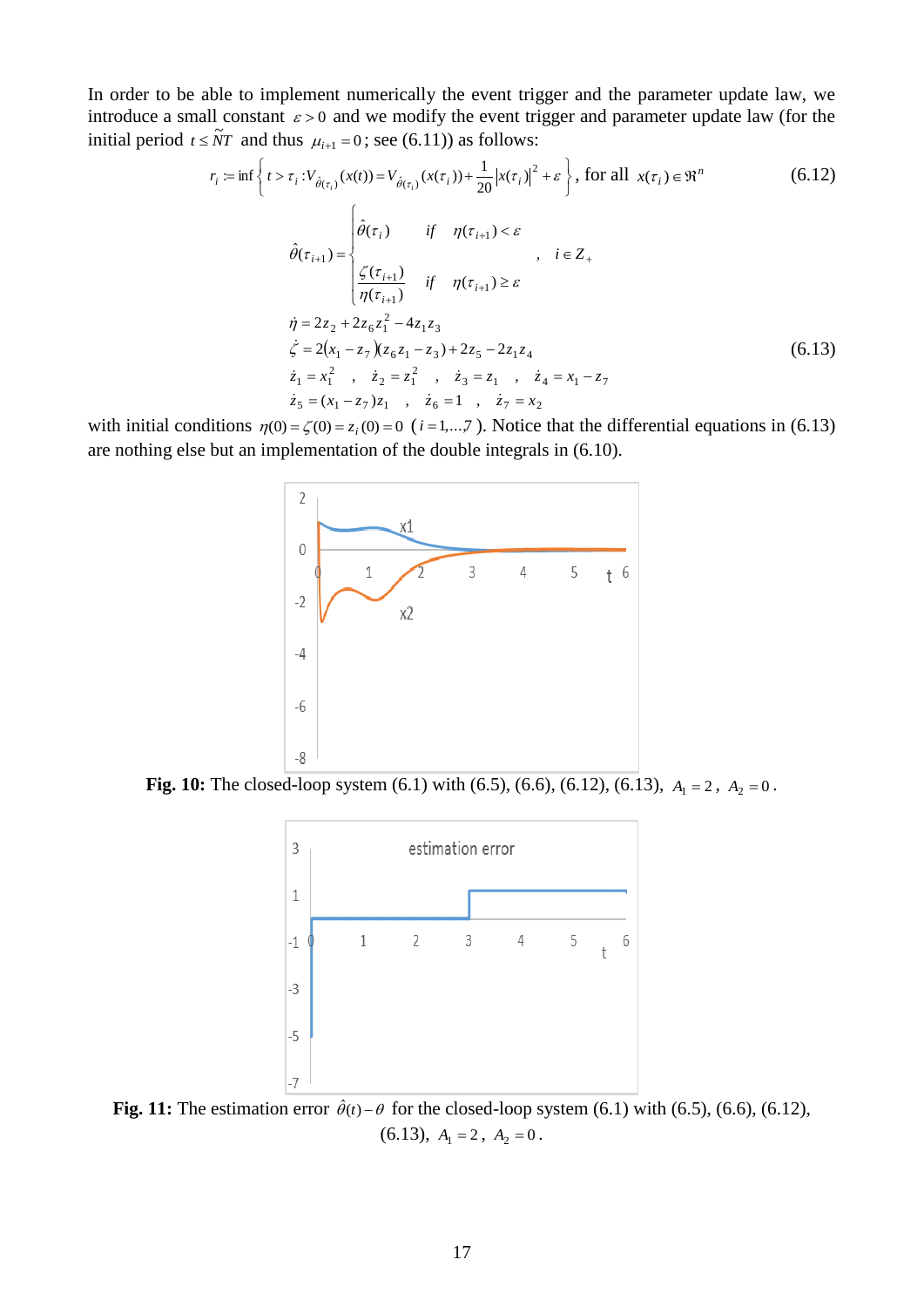In the following robustness tests we have used  $\theta = 1$ ,  $\tilde{N} = 7$ ,  $\varepsilon = 10^{-6}$ ,  $\gamma = 5$ ,  $T = 3$ ,  $\theta(0) = -4$ ,  $x_1(0) = x_2(0) = 1$  and

$$
v_1(t) = A_1 \sin(2t), \ v_2(t) = A_2 \sin(2t). \tag{6.14}
$$

First, we consider the disturbance-free case  $A_1 = A_2 = 0$ . Figure 1 shows the evolution of the state variables for the closed-loop system (6.1) with the nominal feedback law  $u = k(\theta, x)$  and known parameter  $\theta \in \mathcal{R}$ . On the other hand, Figure 4 shows the evolution of the state variables for the closed-loop system  $(6.1)$  with  $(6.5)$ ,  $(6.6)$ ,  $(6.12)$ ,  $(6.13)$ . The graphs look almost identical. However, they are not identical. In order to see the difference of the responses of the two closedloop systems we have to check what happens in the initial transient period  $t \in [0,0.1]$  for the closedloop system (6.1) with (6.5), (6.6), (6.12), (6.13): this is shown in Figure 5 and Figure 6. The event trigger is activated at a time close to 0.02 and the parameter  $\theta \in \mathcal{R}$  is estimated exactly. Later than this time, the closed-loop system follows the trajectories of the nominal closed-loop system (6.1) with  $u = k(\theta, x)$  and known parameter  $\theta \in \mathbb{R}$ . That explains the similarity of Figure 1 and Figure 4. Figure 4 and Figure 5 should also be compared with Figure 2 and Figure 3, where the response of the closed-loop system (6.1) with the adaptive controller (6.4) is shown. It is clear that the estimation of the parameter  $\theta \in \mathcal{R}$  is much slower.

![](_page_17_Figure_3.jpeg)

**Fig. 12:** The initial transient period of the closed-loop system (6.1) with (6.5), (6.6), (6.12), (6.13),  $A_1 = 2$ ,  $A_2 = 0$ .

![](_page_17_Figure_5.jpeg)

Fig. 13: The estimation error  $\hat{\theta}(t) - \theta$  for the initial transient period of the closed-loop system (6.1) with (6.5), (6.6), (6.12), (6.13),  $A_1 = 2$ ,  $A_2 = 0$ .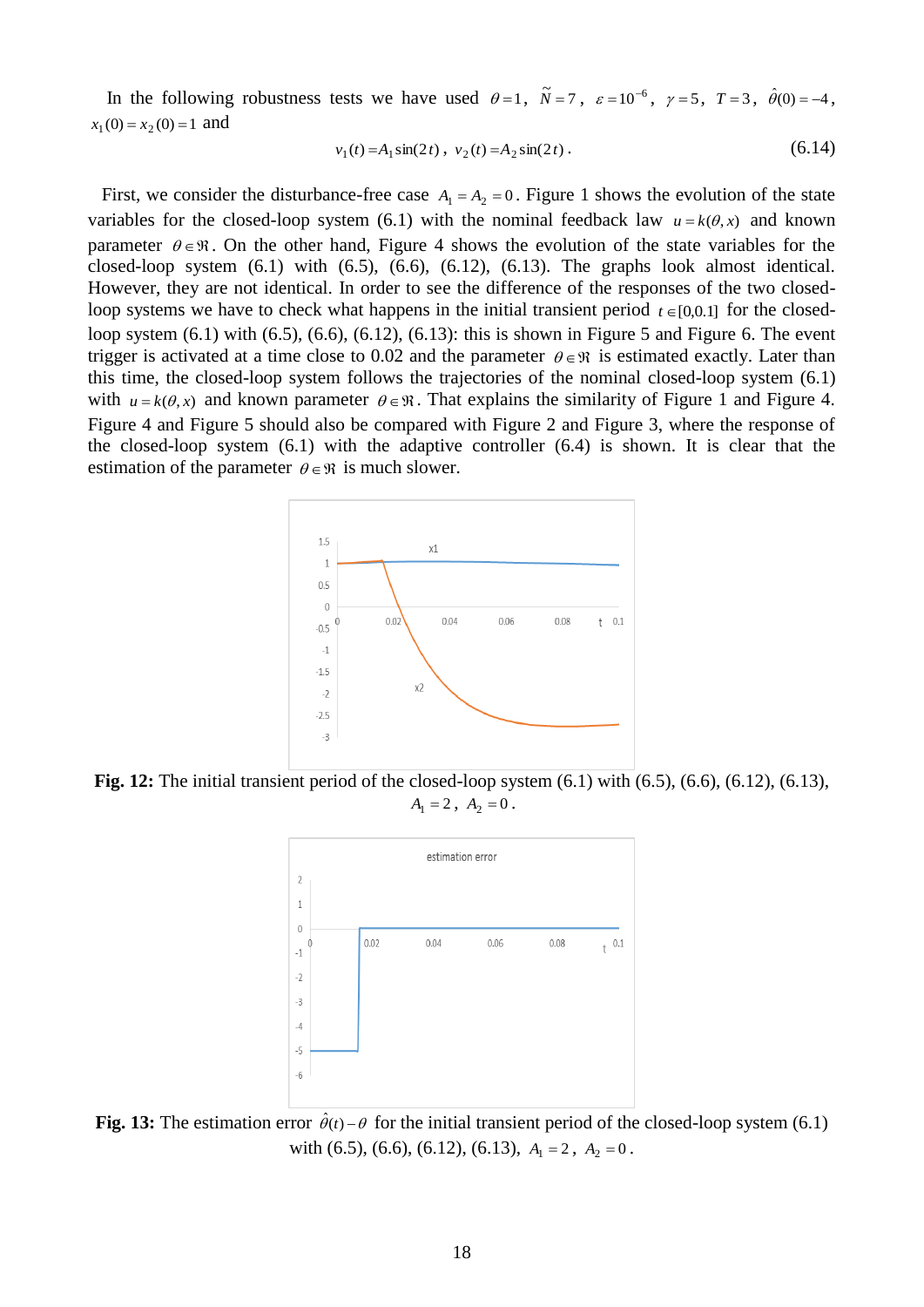Next, we consider the case of vanishing perturbation  $A_1 = 2$ ,  $A_2 = 0$ . Figure 7 shows the evolution of the state variables for the closed-loop system (6.1) with the nominal feedback law  $u = k(\theta, x)$  and known parameter  $\theta \in \mathbb{R}$ . On the other hand, Figure 10 shows the evolution of the state variables for the closed-loop system  $(6.1)$  with  $(6.5)$ ,  $(6.6)$ ,  $(6.12)$ ,  $(6.13)$ . Again, the graphs look almost identical but they are not. In order to see the difference of the responses of the two closed-loop systems we have again to check what happens in the initial transient period  $t \in [0,0.1]$  for the closed-loop system  $(6.1)$  with  $(6.5)$ ,  $(6.6)$ ,  $(6.12)$ ,  $(6.13)$ : this is shown in Figure 12 and Figure 13. The event trigger is activated at a time close to 0.02 and the parameter  $\theta \in \mathcal{R}$  is estimated almost exactly (due to the small effect of the disturbance in this interval). Later than this time and up to time  $t = 3$ , the closed-loop system follows the trajectories of the nominal closed-loop system  $(6.1)$ with  $u = k(\theta, x)$  and known parameter  $\theta \in \mathbb{R}$ . That explains the similarity of Figure 7 and Figure 10. At a time close to  $t = 3$  the event trigger is activated again: see Figure 11. This time the effect of the disturbance is not negligible and leads to an non-negligible estimation error. However, the state has reached a neighborhood around the origin and the effect of the estimation error to the closed-loop system is small. Figure 10 and Figure 11 should also be compared with Figure 8 and Figure 9, where the response of the closed-loop system  $(6.1)$  with the adaptive controller  $(6.4)$  is shown. It is clear that in this case the adaptive controller (6.4) gives a larger overshoot and a larger estimation error of the parameter.

![](_page_18_Figure_1.jpeg)

**Fig. 14:** The closed-loop system (6.1) with  $u = k(\theta, x)$ ,  $A_2 = 2$ ,  $A_1 = 0$ .

 Finally, we consider the more demanding case of combined vanishing and non-vanishing perturbation  $A_2 = 2$ ,  $A_1 = 0$ . Figure 14 shows the evolution of the state variables for the closed-loop system (6.1) with the nominal feedback law  $u = k(\theta, x)$  and known parameter  $\theta \in \mathbb{R}$ . On the other hand, Figure 17 shows the evolution of the state variables for the closed-loop system (6.1) with  $(6.5)$ ,  $(6.6)$ ,  $(6.12)$ ,  $(6.13)$ . Again, the graphs look almost identical but they are not. In order to see the difference of the responses of the two closed-loop systems we have again to check what happens in the initial transient period  $t \in [0,0.1]$  for the closed-loop system (6.1) with (6.5), (6.6), (6.12), (6.13): this is shown in Figure 19 and Figure 20. The event trigger is activated at a time close to 0.02 and the parameter is estimated almost exactly (due to the small effect of the disturbances in this interval). Later than this time, the closed-loop system follows the trajectories of the nominal closed-loop system (6.1) with  $u = k(\theta, x)$  and known parameter  $\theta \in \mathcal{R}$ . That explains the similarity of Figure 14 and Figure 17. The event trigger is activated 35 times in the interval [0,20]: see Figure 18. However, the effect of the disturbances is cancelled, leading to eventually negligible estimation errors. Figure 17 and Figure 18 should also be compared with Figure 15 and Figure 16, where the response of the closed-loop system (6.1) with the adaptive controller (6.4) is shown. It is clear that the adaptive controller (6.4) gives a larger overshoot and eventually leads the system to a limit cycle with a larger oscillation magnitude than the event-triggered adaptive controller (6.5), (6.6), (6.12),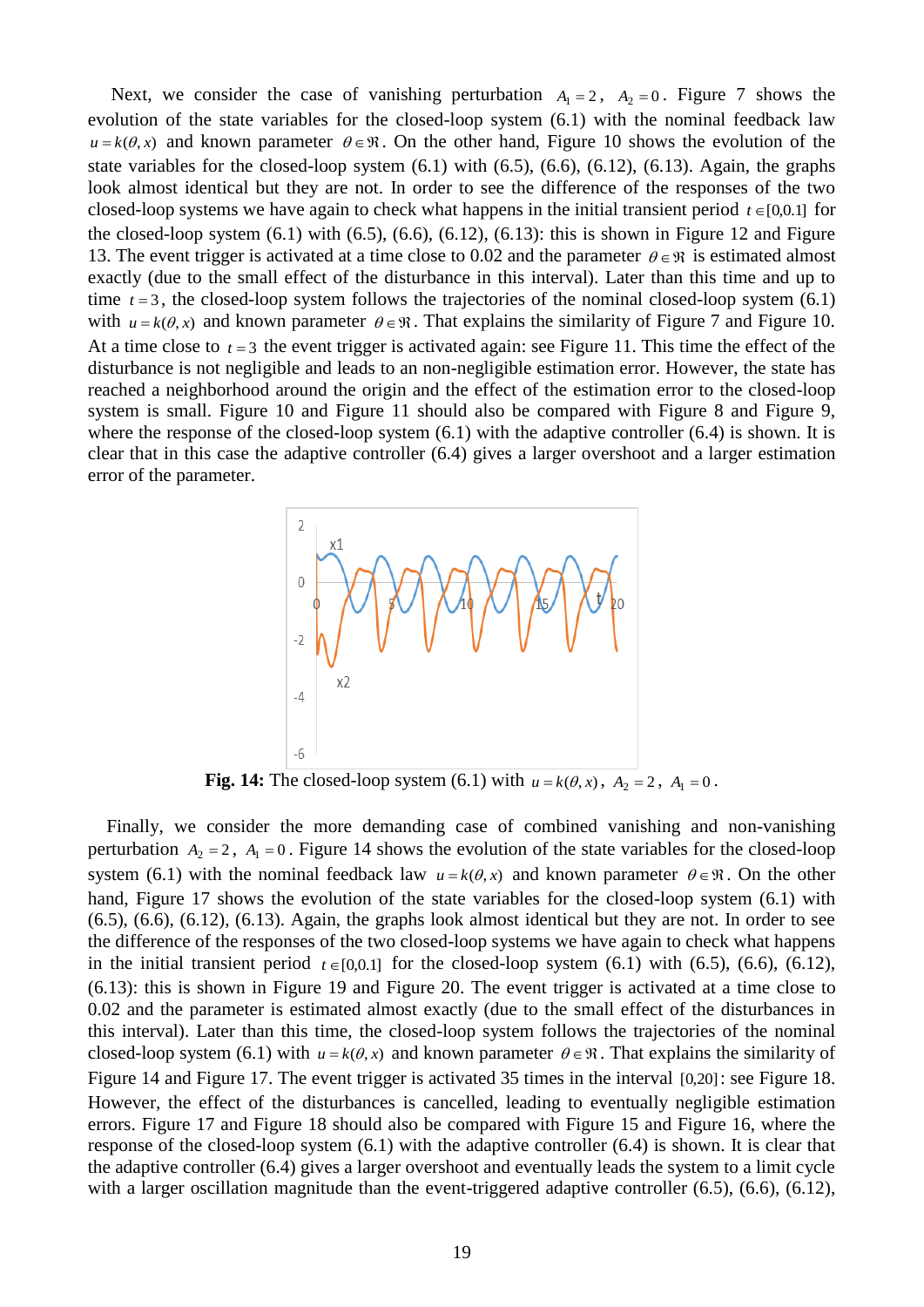(6.13). Moreover, the adaptive controller (6.4) leads to a larger estimation error of the parameter than the event-triggered adaptive controller (6.5), (6.6), (6.12), (6.13).

![](_page_19_Figure_1.jpeg)

**Fig. 15:** The closed-loop system (6.1) with (6.4),  $A_2 = 2$ ,  $A_1 = 0$ .

![](_page_19_Figure_3.jpeg)

**Fig. 16:** The estimation error  $\hat{\theta}(t) - \theta$  for the closed-loop system (6.1) with (6.4),  $A_2 = 2$ ,  $A_1 = 0$ .

![](_page_19_Figure_5.jpeg)

**Fig. 17:** The closed-loop system (6.1) with (6.5), (6.6), (6.12), (6.13),  $A_2 = 2$ ,  $A_1 = 0$ .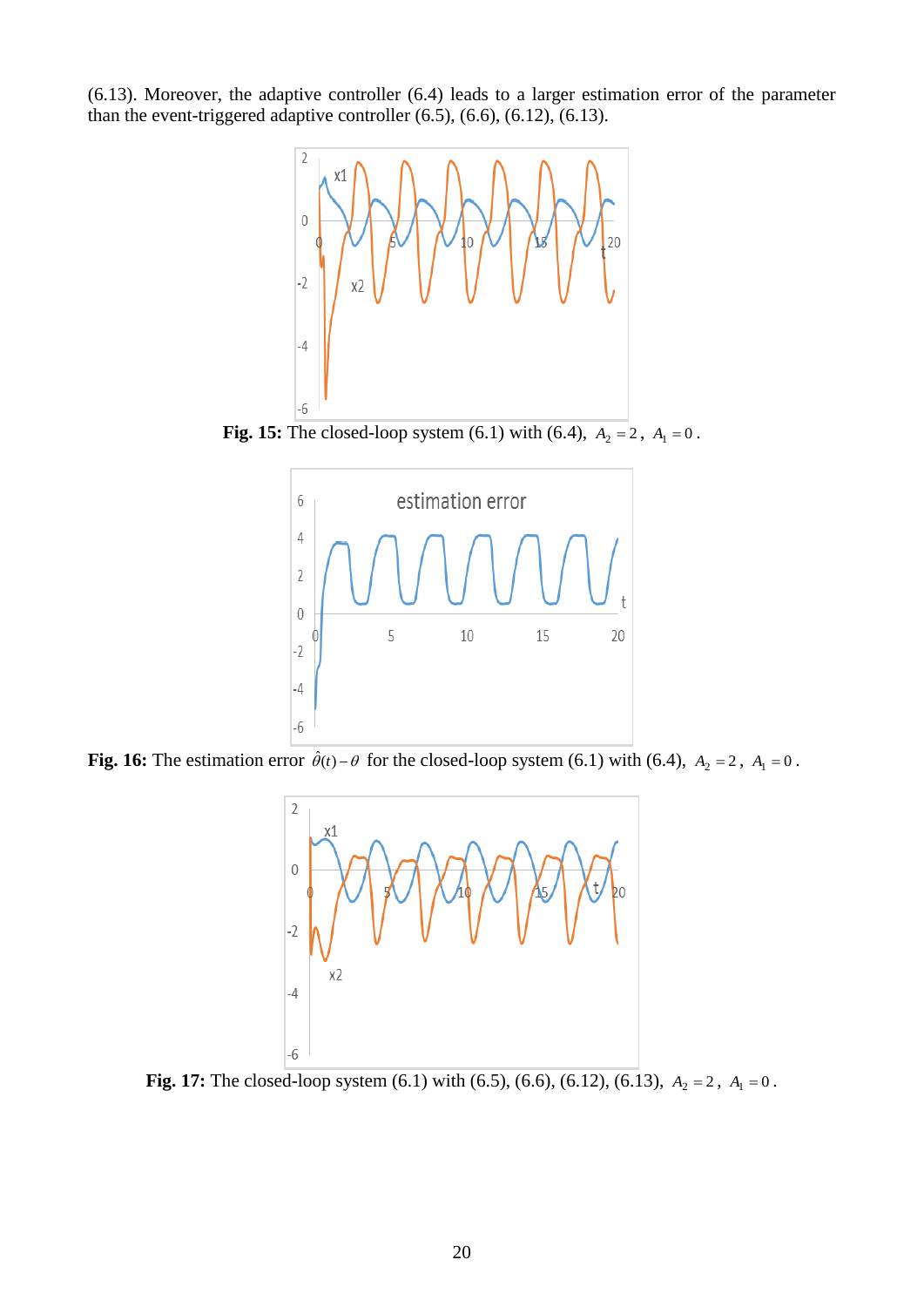![](_page_20_Figure_0.jpeg)

Fig. 18: The estimation error  $\hat{\theta}(t) - \theta$  for the closed-loop system (6.1) with (6.5), (6.6), (6.12),  $(6.13), A_2 = 2, A_1 = 0.$ 

![](_page_20_Figure_2.jpeg)

**Fig. 19:** The initial transient period of the closed-loop system (6.1) with (6.5), (6.6), (6.12), (6.13),  $A_2 = 2$ ,  $A_1 = 0$ .

![](_page_20_Figure_4.jpeg)

Fig. 20: The estimation error  $\hat{\theta}(t) - \theta$  for the initial transient period of the closed-loop system (6.1) with (6.5), (6.6), (6.12), (6.13),  $A_2 = 2$ ,  $A_1 = 0$ .

The conclusions of this simulation study are:

• The proposed event-triggered adaptive controller gives responses which follow closely the trajectories of the closed-loop system with the nominal controller and known parameter values. The responses are better than the corresponding responses of conventional adaptive schemes. The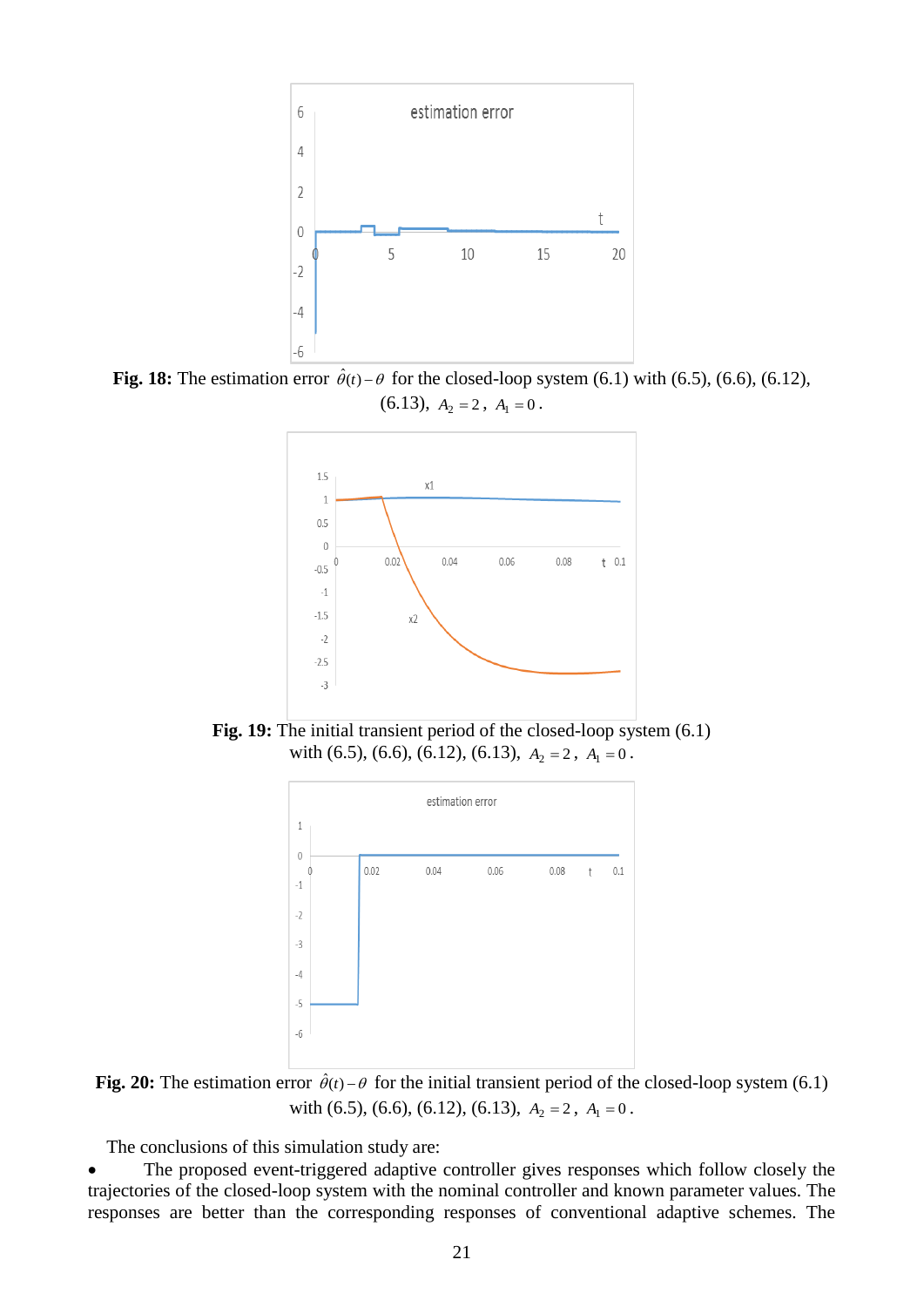robustness properties of the event-triggered adaptive controller are comparable to the robustness properties of the closed-loop system with the nominal controller and known parameter values.

 The proposed event-triggered adaptive controller gives an almost exact estimation of the parameters even in cases where serious perturbations are active. Moreover, in all cases the estimation of the parameters is performed much faster and much more accurately than in conventional adaptive schemes.

## **7. Concluding Remarks**

Our certainty equivalence (indirect) adaptive design with finite-time LS-based regulation-triggered identification is distinct from both the existing tuning-based approaches (Lyapunov-based and modular) and from the supervisory (direct, non-tuning-based) approaches. The major distinctions from the latter are in our indirect approach and the triggering that is based on the control objective (the regulation error). The major distinction from the former is that, for the first time, a regulation error-based parameter tuning is performed outside of a Lyapunov-based context and, more specifically, without requiring a complex redesign of the controller in a non-modular manner where the controller incorporates the update law and compensates for the detrimental effects of rapid tuning on the transients. This is the first use of a simple CE adaptive controller for general nonlinear systems, without restrictions on the growth of nonlinearities in the system's model.

 Our dead-beat regulation-triggered LS-based identifier achieves parameter convergence, in finite time, for all initial conditions other than those where the initial plant state is zero, even without PE, and the adaptive controller guarantees global regulation of the plant state. This is likely the first such result in adaptive control literature.

 The companion paper [24] provides the proofs of all results as well as a convenient algorithmic way of checking the parameter-observability assumption (H3) for a certain class of nonlinear control systems.

 In future work we will address robustness beyond the intuitive dead zone-like modification in (6.12) and the simulation study for vanishing and non-vanishing perturbations in Section 7. Moreover, we will extend the approach to the case of output feedback controllers and we will study adaptive observers.

**Acknowledgments:** The authors would like to thank Professor John Tsinias for the useful exchange of ideas and for suggesting Corollary 4.4.

#### **REFERENCES**

- [1] Adetola, V., and M. Guay, "Finite-Time Parameter Estimation in Adaptive Control of Nonlinear Systems", *IEEE Transactions on Automatic Control*, 53(3.1), 2008, 807–811.
- [2] Adetola, V., and M. Guay, "Performance Improvement in Adaptive Control of Linearly Parameterized Nonlinear Systems", *IEEE Transactions on Automatic Control*, 55(3.7), 2010, 2182-2186.
- [3] Arzen, K.-E., "A Simple Event-Based PID Controller", *Proceedings of the 1999 IFAC World Congress*, 1999, 423-428.
- [4] Chowdhary, G., and E. Johnson, "Least Squares Based Modification for Adaptive Control," *Proceedings of the IEEE Conference on Decision Control*, Atlanta, GA, USA, 2010, 1767–1772.
- [5] De Persis C., R. Saile and F. Wirth, "Parsimonious Event Triggered Distributed Control: A Zeno Free Approach", *Automatica*, 49, 2013, 2116-2124.
- [6] Donkers T., and M. Heemels, "Output-Based Event-Triggered Control With Guaranteed L1- Gain and Improved and Decentralized Event-Triggering", *IEEE Transactions on Automatic Control*, 57, 2012, 1362-1376.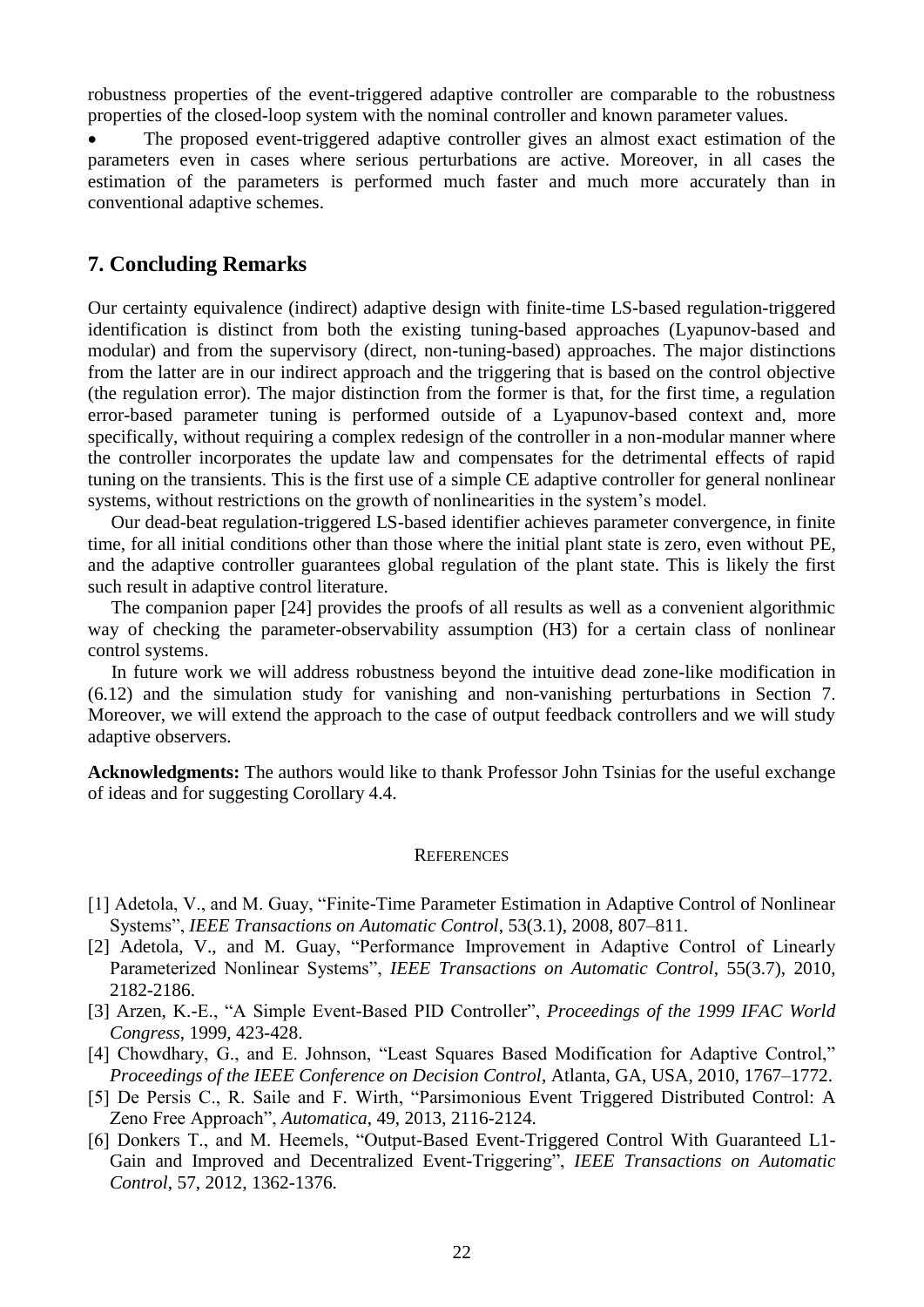- [7] Freeman, R. A. and P. V. Kokotovic, *Robust Nonlinear Control Design- State Space and Lyapunov Techniques*, Birkhauser, Boston, 1996.
- [8] Garcia E., and P. J. Antsaklis, "Model-Based Event-Triggered Control for Systems with Quantization and Time-Varying Network Delays", *IEEE Transactions on Automatic Control*, 58, 2013, 422-434.
- [9] Gawthrop P. J., and L. Wang, "Event-Driven Intermittent Control", *International Journal of Control*, 82, 2009, 2235-2248.
- [10] Goodwin, G. C. and K. S. Sin, *Adaptive Filtering Prediction and Control*, Prentice-Hall, 1984.
- [11] Guinaldo, M., D. V. Dimarogonas, K. H. Johansson, J. Sanchez, and S. Dormido, "Distributed Event-Based Control Strategies for Interconnected Linear Systems", *IET Control Theory and Applications*, 7, 2013, 877-886.
- [12] Hartman, M., N. Bauer, and A. R. Teel, "Robust Finite-Time Parameter Estimation Using a Hybrid Systems Framework", *IEEE Transactions on Automatic Control*, 57(3.9), 2012, 2956- 2962.
- [13] Heemels, W. P. M. H., J. H. Sandee, P. P. J. Van Den Bosch, "Analysis of Event-Driven Controllers for Linear Systems", *International Journal of Control*, 81, 2008, 571-590.
- [14] Heemels, W. P. M. H., K. H. Johansson, and P. Tabuada, "An Introduction to Event-Triggered and Self-Triggered Control", *Proceedings of the 51st IEEE Conference on Decision and Control*, 2012, 3270-3285.
- [15] Heemels, W. P. M. H., M. C. F. Donkers, and A. R. Teel, "Periodic Event-Triggered Control for Linear Systems", *IEEE Transactions on Automatic Control*, 58, 2013, 847-861.
- [16] Hespanha, J. P., and A. S. Morse, "Certainty Equivalence Implies Detectability", *Systems and Control Letters*, 36, 1999, 1-13.
- [17] Hespanha, J. P., D. Liberzon, and A. S. Morse, "Supervision of Integral-Input-to-State Stabilizing Controllers", *Automatica*, 38, 2002 1327-1335.
- [18] Hespanha, J. P., D. Liberzon, and A. S. Morse, "Hysteresis-Based Switching Algorithms for Supervisory Control of Uncertain Systems", *Automatica*, 39, 2003, 263-272.
- [19] Hespanha, J. P., D. Liberzon, and A. S. Morse, "Overcoming the Limitations of Adaptive Control by Means of Logic-Based Switching", *Systems and Control Letters*, 49, 2003, 49-65
- [20] Ioannou, P. A., and J. Sun, *Robust Adaptive Control*, Englewood Cliffs, NJ, USA: Prentice Hall, 1996.
- [21] Karafyllis, I., and Z.-P. Jiang, "Hybrid Dead-Beat Observers for a Class of Nonlinear Systems", *Systems and Control Letters*, 60(3.6), 2011, 608-617.
- [22] Karafyllis, I., and Z.-P. Jiang, *Stability and Stabilization of Nonlinear Systems*, Springer-Verlag London (Series: Communications and Control Engineering), 2011.
- [23] Karafyllis, I. and Z.-P. Jiang, "Reduced Order Dead-Beat Observers for the Chemostat", *Nonlinear Analysis Real World Applications*, 14(2.1), 2013, 340–351.
- [24] Karafyllis, I., M. Krstic and J. Tsinias, "Adaptive Certainty-Equivalence Control with Regulation-Triggered Finite-Time Least-Squares Identification, Part II: Analysis", submitted to *IEEE Transactions on Automatic Control*.
- [25] Khalil, H.K., *Nonlinear Systems*, 2nd Edition, Prentice-Hall, 1996.
- [26] Krstic, M., "On Using Least-Squares Updates Without Regressor Filtering in Identification and Adaptive Control of Nonlinear Systems", *Automatica*, 45(3.1), 2009, 731–735.
- [27] Krstic, M., I. Kanellakopoulos and P. Kokotovic, "Adaptive Nonlinear Control Without Overparametrization", *Systems and Control Letters*, 19, 1992, 177-185.
- [28] Krstic, M., I. Kanellakopoulos and P. Kokotovic, *Nonlinear and Adaptive Control Design*, Wiley, 1995.
- [29] Krstic, M., and P. Kokotovic, "Adaptive Nonlinear Design with Controller-Identifier Separation and Swapping", *IEEE Transactions on Automatic Control*, 40(3.1), 1995, 426-440.
- [30] Krstic, M., and P. Kokotovic, "Control Lyapunov Functions for Adaptive Nonlinear Stabilization", *Systems and Control Letters*, 26, 1995, 17-23.
- [31] Krstic, M., and P. Kokotovic, "Modular Approach to Adaptive Nonlinear Stabilization", *Automatica*, 32(3.2), 1996, 625-629.